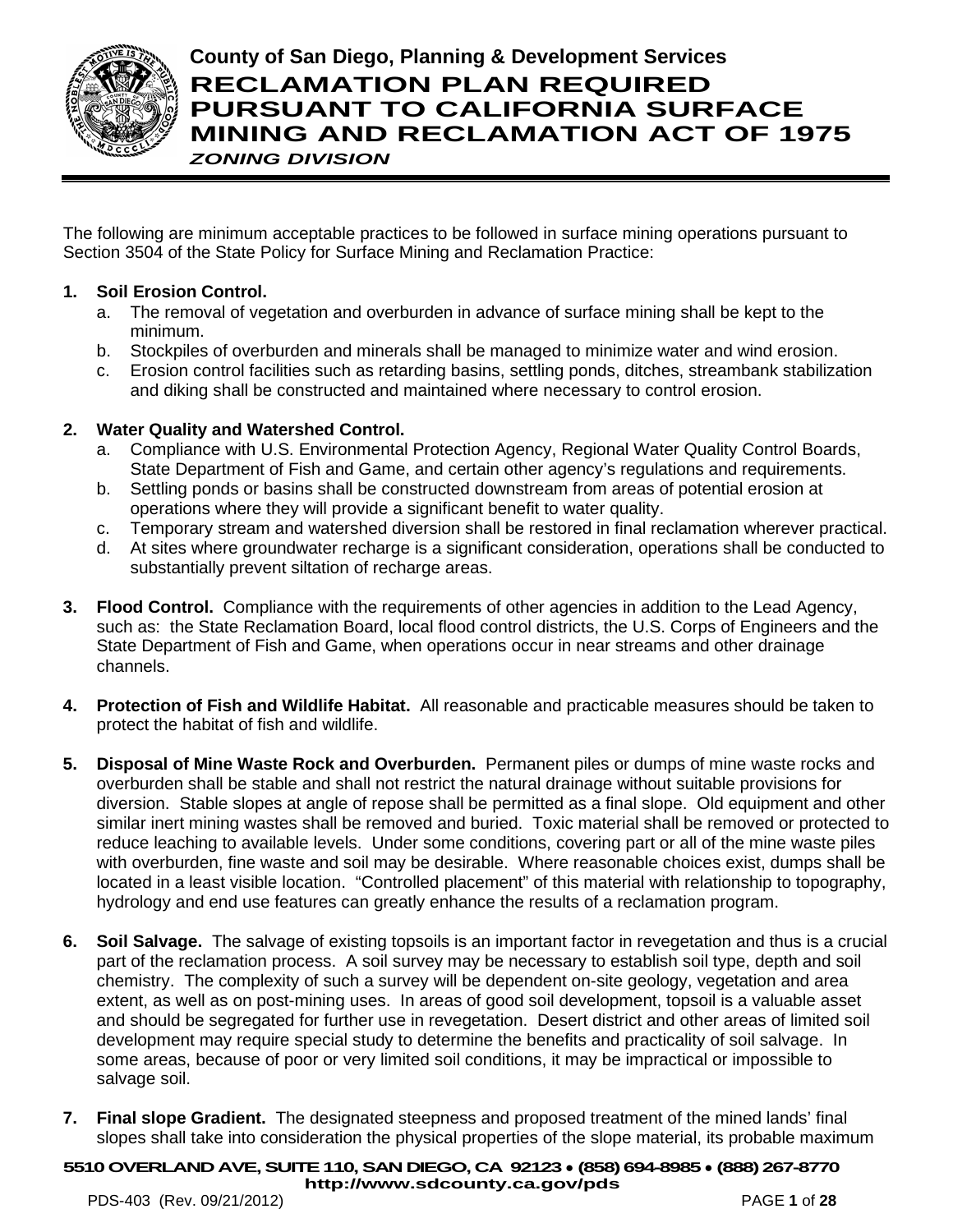

**RECLAMATION PLAN REQUIRED PURSUANT TO CALIF SURFACE MINING AND RECLAMATION ACT OF 1975** *Continued*

water content, landscaping requirements and other factors. The maximum stable slope angle might range from 90° in a sound limestone, igneous rock or similar hardrock to less than 20° in highly expansive clay. In all cases, Reclamation Plans shall specify slope angles flatter than the critical gradient for type of material involved. Whenever final slopes approach the critical gradient for the type of material involved, regulatory agencies shall require an engineering analysis of the slope stability. Special emphasis on a slope stability and design will be necessary when public safety or adjacent property may be affected.

**8. Backfilling and Grading.** Most backfilling and grading is undertaken to store mine waste rock and overburden, to produce designed slopes, to establish drainage or to raise the ground surface above the local water table. Any area mined to produce additional materials for backfilling and grading must also be included in the Reclamation Plan.

Settlement of filled areas must be considered in all Reclamation Plans. Where probable ultimate site uses include roads, building sites, or other improvements sensitive to settlement, the Reclamation Plans shall include compaction of the fill materials in conformance with good engineering practice to avoid excessive settlement. Fill placement shall conform to local grading ordinances or, in their absence, the Uniform Building Code.

- **9. Erosion and Drainage.** Grading and revegetation shall be designed to both prevent excessive erosion and to convey surface runoff to natural drainage courses or interior basins designed for water storage. Basins that will store water during periods of surface runoff shall be designed to prevent downward erosion of spillways when these basins have outlet to lower ground.
- **10. Resoiling.** When the Reclamation Plan calls for resoiling, coarse hard mine waste shall be leveled and covered with a layer of finer material or weathered waste. A soil layer shall then be placed on this prepared surface. Surface mines that did not salvage soil during their initial operation shall attempt, where feasible, to upgrade remaining native materials. The use of soil conditioners, mulches or imported topsoil shall be considered where revegetation is part of the Reclamation Plan and where such measures appear necessary. It is not justified, however, to denude adjacent areas of their soil, for any such denuded areas must in turn be reclaimed.
- **11. Revegetation.** Before final revegetation is undertaken, the operator shall make use of the available research addressing revegetation methods and the selection of species having good survival characteristics, for the topography, resoiling characteristics and the climate of the area. Native species are recommended wherever practicable. Reclamation Plans may also include development of screens and roadside plantings at mines currently in operation, where such screens and plantings are practical and desirable.

# **AGREEMENT REQUIRED PURSUANT TO CALIFORNIA SURFACE MINING AND RECLAMATION ACT OF 1975**

No surface mining shall be conducted pursuant to a Major Use Permit or pursuant to vested nonconforming rights unless prior to the commencement of grading an agreement has been entered into allowing the County enter the property to correct any landscaping or irrigation system deficiencies, any unsafe condition, or breach of provisions of the Major Use Permit and/or Reclamation Plan. The agreement shall specifically authorize the County or any person authorized by it to enter the property at reasonable times for inspection or for the purpose of correcting any unsafe conditions resulting from the breach of any provision of the Major Use Permit or Reclamation Plan. Said agreement shall be executed by the permittee, the owner of the property and by holders, except government entities, of any lien upon the property which could ripen into a

**5510OVERLAND AVE, SUITE 110, SAN DIEGO, CA 92123** ● **(858) 694-8985** ● **(888) 267-8770**

**<http://www.sdcounty.ca.gov/pds>**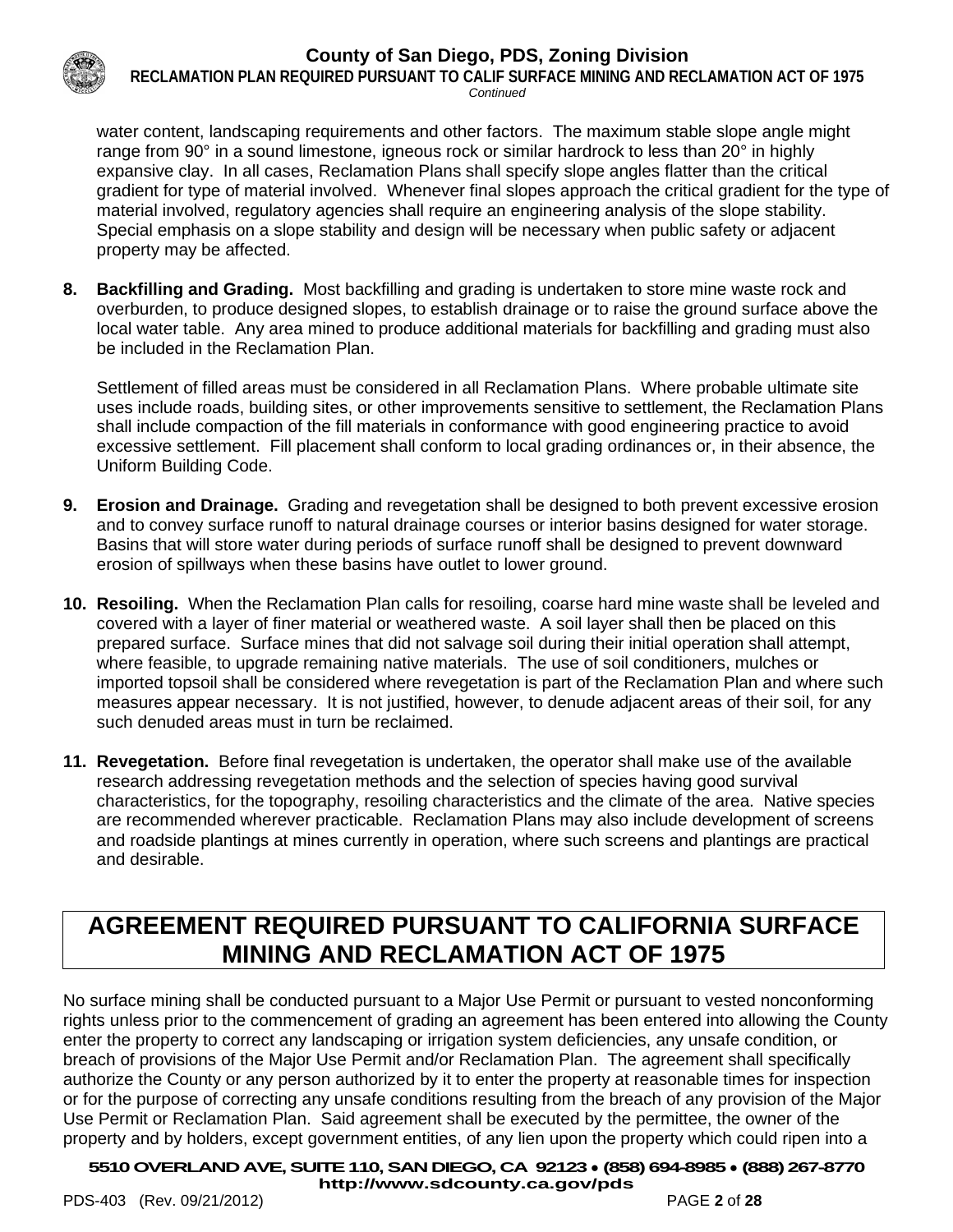

**RECLAMATION PLAN REQUIRED PURSUANT TO CALIF SURFACE MINING AND RECLAMATION ACT OF 1975** *Continued*

fee. The permittee shall provide acceptable evidence of title showing all existing legal and equitable interests in the property. The Director of Planning & Development Services is hereby authorized to execute and accept the agreement on behalf of the County of San Diego. The agreement shall be recorded prior to the commencement of grading pursuant to a Special Use Permit or Reclamation Plan.

If directed by the Planning Commission or the Board of Supervisors upon the recommendation of the Director of Planning & Development Services, the agreement required by this section shall be secured by security in an amount set by the Planning Commission or Board of Supervisors to assure compliance with the agreement. Such security shall be posted with the Director of Planning & Development Services and may be (a) a bond or bonds by one or more duly authorized corporate securities, or (b) a deposit of money or negotiable bonds of the kind approved for securing deposits of public monies, or (c) and instrument of credit from one or more financial institutions subject to regulation by the State or Federal Government and pledging that the funds necessary to carry out the plan are on deposit and guaranteed for payment, or (d) such other security at the option of the mining operator as is acceptable to the Director of Planning & Development Services and the County Counsel.

Said security instrument shall provide that in the event suit is brought by the County and judgment recovered, the surety shall pay in addition to the above specified sum all costs incurred by the County in such suit including a reasonable attorney's fee to be fixed by the court.

The security shall be in a form approved by the County Counsel and in an amount equal to 100 percent of the estimated cost of the work as determined by the Director of Planning & Development Services as necessary to restore the property to a condition which will not constitute a danger to the public health or safety and which will substantially conform to the approved Reclamation Plan, but not to exceed \$20,000; provided, however, that in no event shall the limitation on the amount of security required be construed as limitation on the liability of the permittee.

The permittee and the surety executing such bond or person issuing such instrument of credit or making such cash deposit shall continue to be firmly bound under a continuing obligation for the payment of all necessary costs and expenses that may be incurred by expended by the County in causing any and all such work to be done. In the case of a cash deposit, any unused portion thereof shall be refunded to the permittee.

- SEE ATTACHMENT BELOW-

# **Example Reclamation Plan**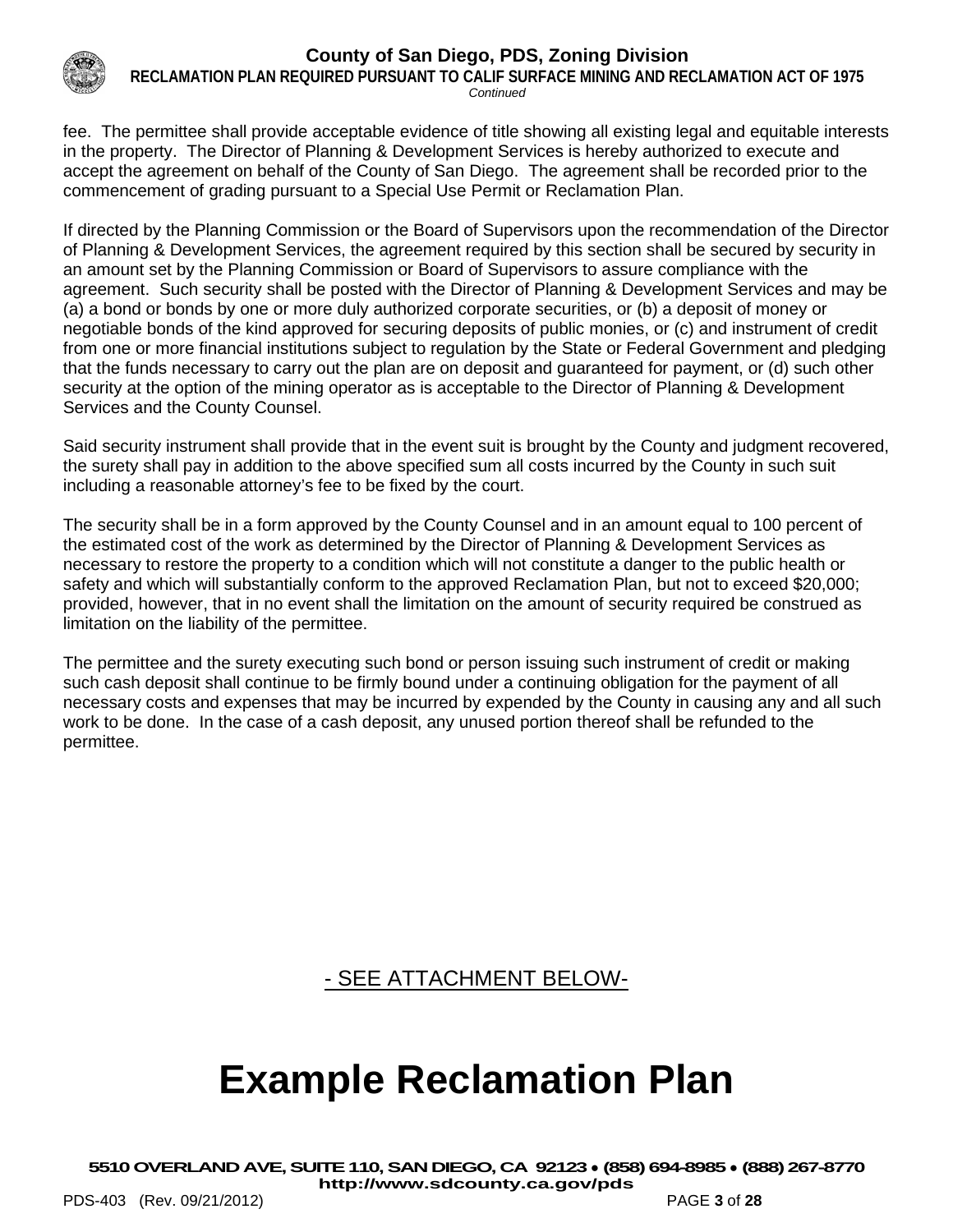

**County of San Diego, PDS, Zoning Division RECLAMATION PLAN REQUIRED PURSUANT TO CALIF SURFACE MINING AND RECLAMATION ACT OF 1975** *Continued*

*Conforms to the California Surface Mining and Reclamation Act (PRC 2700 et.sec.) and Sections 1810 and 6550-6556 of the County of San Diego Zoning Ordinance*

# **ABC Rock Quarry**

# California Mine ID # XX-XX-XXX

*[Community], California*

*APN XXX-XXX-XX*

**Submitted to:**

**County of San Diego Planning & Development Services 5510 Overland Avenue, Suite 110**

*San Diego CA 92123*

**Submitted by: [Applicant Name] [Address] [City, State, Zip]**

**Submitted [Date]**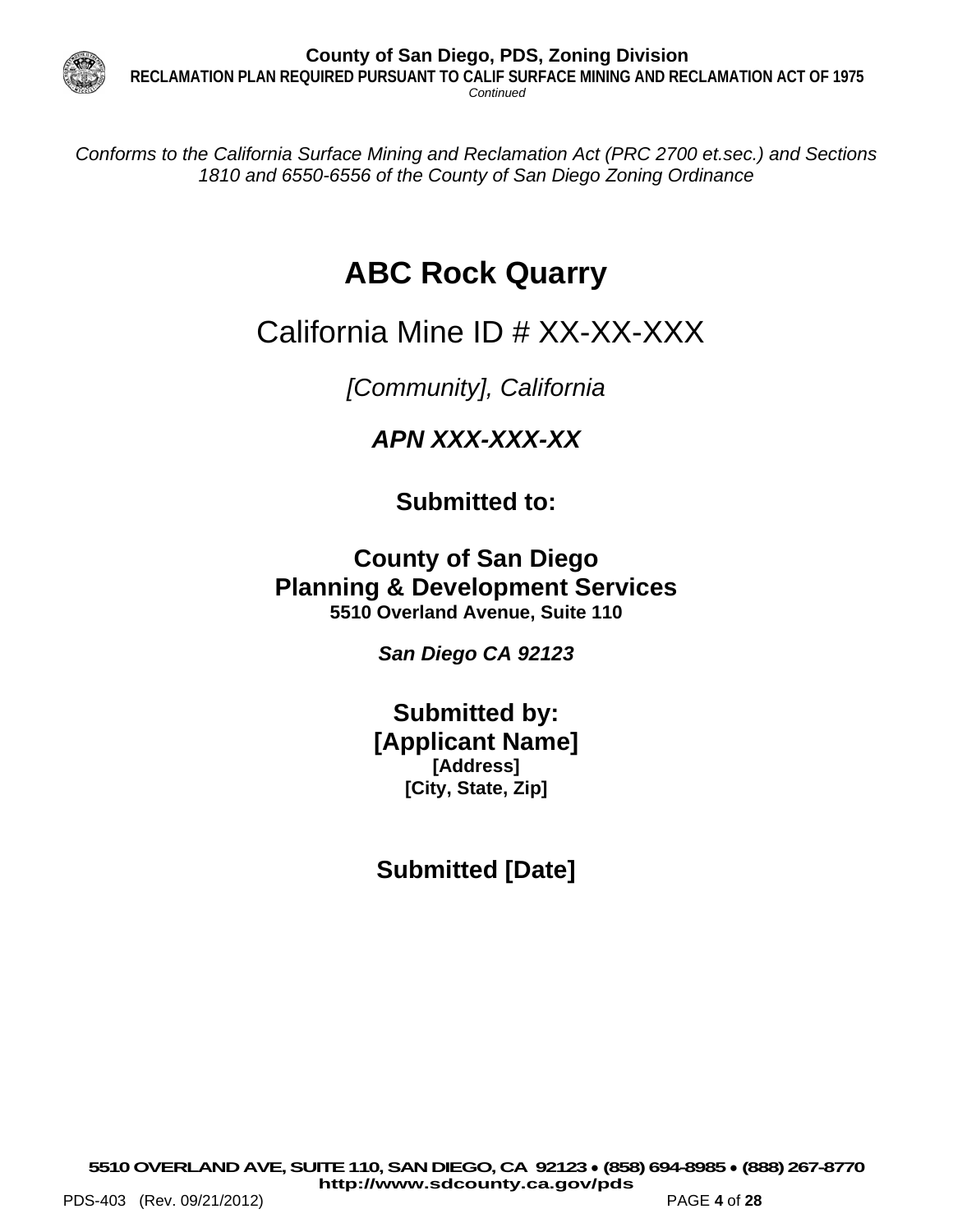

**RECLAMATION PLAN REQUIRED PURSUANT TO CALIF SURFACE MINING AND RECLAMATION ACT OF 1975**

*Continued*

|     | <b>TABLE OF CONTENTS</b>                                                       | page |
|-----|--------------------------------------------------------------------------------|------|
| 1.0 | <b>PROJECT INFORMATION</b><br>Site Information 1<br>Site Location and Access 2 |      |
|     |                                                                                |      |
| 2.0 |                                                                                |      |
| 3.0 |                                                                                |      |
|     | <b>FIGURES</b>                                                                 |      |
|     | 1. Vicinity Map 4                                                              |      |
|     | 2. Site Map 6                                                                  |      |
|     |                                                                                |      |
|     | <b>PLATES (RECLAMATION PLAN MAP SHEETS)</b>                                    |      |
|     | 1. TITLE SHEET                                                                 |      |
|     | 2. EXISTING FACILITIES AND AREAS AFFECTED BY MINING                            |      |
|     | 3. PHASED OPERATION PLANS                                                      |      |
|     | 4. PHASE I AND II CROSS SECTIONS                                               |      |
|     | 5. PHASE III AND IV CROSS SECTIONS                                             |      |

- **6. POST RECLAMATION SITE PLAN**
- **7. FINAL CROSS SECTIONS AND NOTES**
- **8. REVEGETATION SITE PLAN**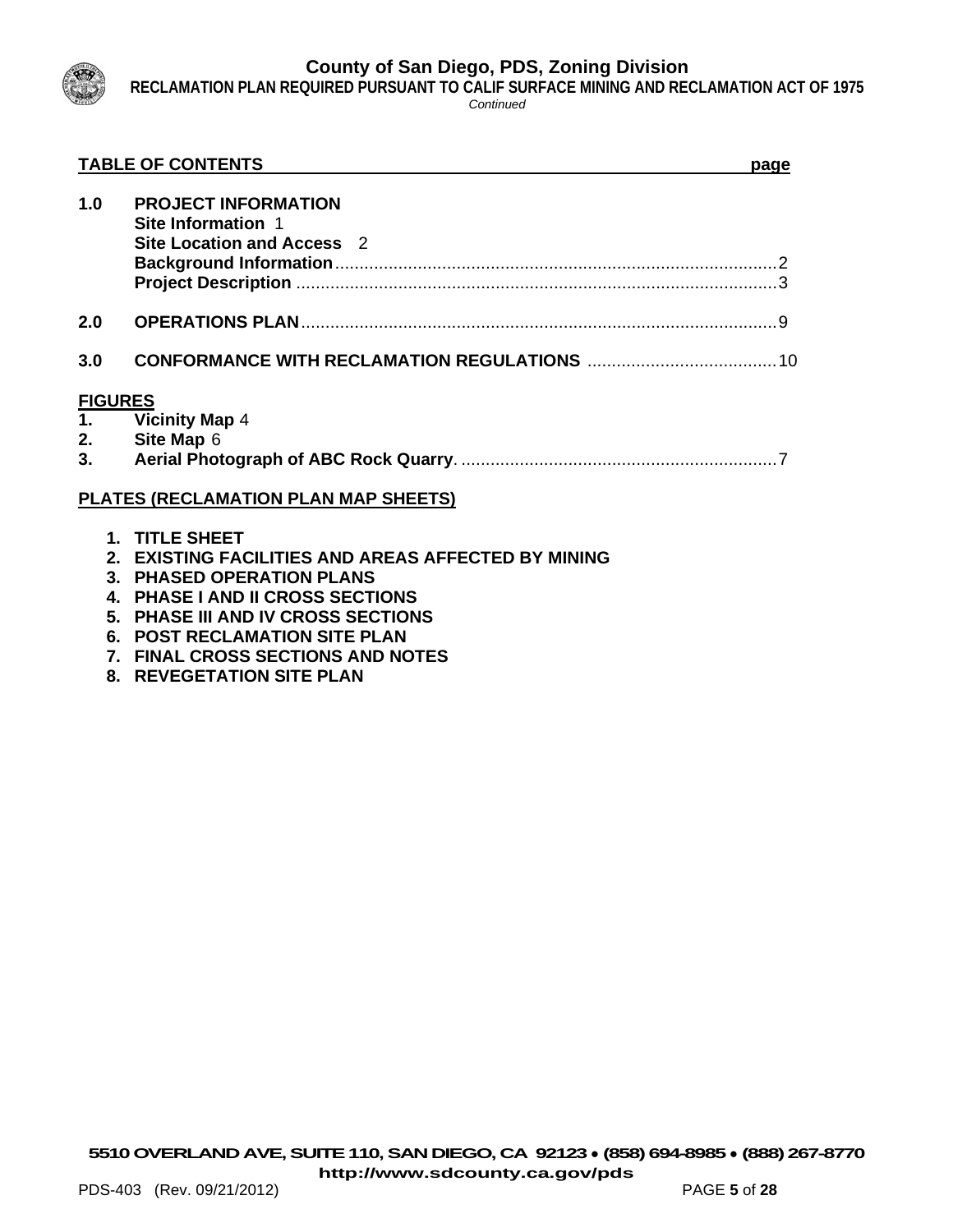

*Continued*

# **APPLICANT:**

[Name] [Address] [City, State, Zip]

# **AGENT:**

[Name] [Address] [City, State, Zip] [Telephone number] [e-mail address]

#### **REGISTERED GEOLOGIST**:

[Name] [Address] [City, State, Zip] [Telephone number]

#### **REGISTERED ENGINEER**:

[Name] [Address] [City, State, Zip] [Telephone number]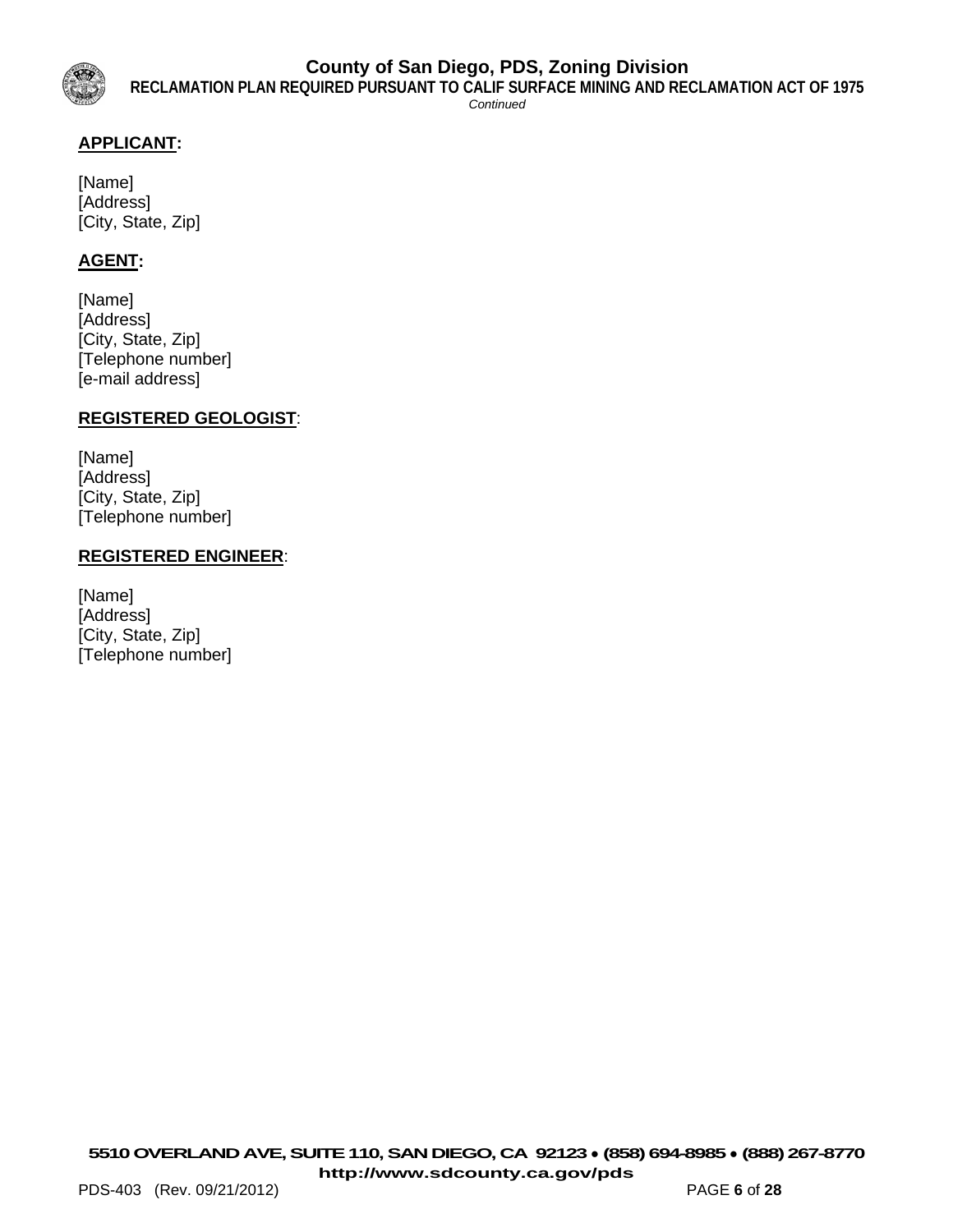

**RECLAMATION PLAN REQUIRED PURSUANT TO CALIF SURFACE MINING AND RECLAMATION ACT OF 1975**

*Continued*

# **1.0 PROJECT INFORMATION**

# *1.1 Site Information*

| <b>Site Information</b>                 |                                                                                                                                                                        |  |  |
|-----------------------------------------|------------------------------------------------------------------------------------------------------------------------------------------------------------------------|--|--|
| <b>General Plan Designation</b>         | Example: Rural Development Area, (25) Extractive, 20-acre<br>minimum parcel size.                                                                                      |  |  |
| Zoning District, Ordinance              | Example: S82 (Extractive)                                                                                                                                              |  |  |
| <b>Site Size</b>                        | Mine site: ______ acres                                                                                                                                                |  |  |
|                                         | Access Road: _____ acres                                                                                                                                               |  |  |
|                                         | (APN XXX-XXX-XX).                                                                                                                                                      |  |  |
| <b>Current Use &amp;</b><br>Development | Example: Agriculture (orchards) with single family dwelling.                                                                                                           |  |  |
| <b>Surrounding Uses/Zoning</b>          | North:<br>South:<br>East:<br>West:                                                                                                                                     |  |  |
| Access                                  | Example: Private access road off of State Highway 78                                                                                                                   |  |  |
| <b>Public Services</b>                  | <b>Power:</b> Example: San Diego Gas & Electric                                                                                                                        |  |  |
|                                         | <b>Water Supply: Example: Private well for non-drinking use,</b><br>bottled water for staff<br><b>Sewage: Onsite septic system.</b><br>Fire: Example: North County FPD |  |  |

# *1.2 SITE LOCATION AND ACCESS*

*Example:* 

*The proposed ABC Rock Quarry and associated operations area would be located in the \_\_\_\_\_\_\_\_\_ area on a portion of Assessor's Parcel #XXX-XXX-XX. The project site is also described as part of Section \_\_, Township \_\_ South, Range \_\_ West, SBB&M. The site is approximately \_\_\_\_\_ miles east of U.S. Highway 15 in the \_\_\_\_\_\_ Planning Area. (see Figure 1, Vicinity Map).* 

*Access to ABC Rock Quarry is provided by a gated private access road off of Highway \_\_\_ near the \_\_\_\_ mile marker. This access road and gate are also used by members of the public who reside in the \_\_\_\_\_ subdivision. (see Figure 2, Location Map, and Appendix 1-Sheets 1-7).*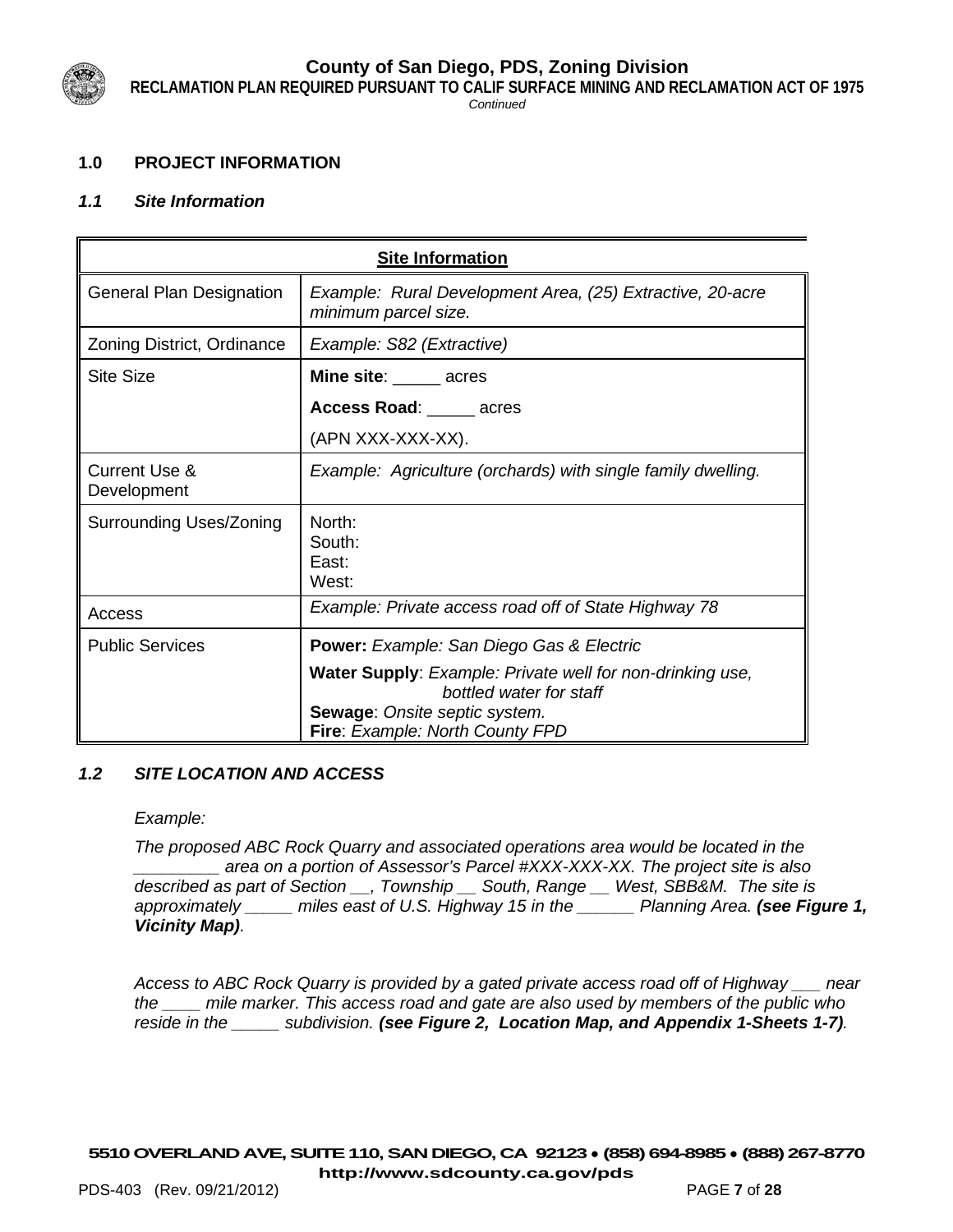

**RECLAMATION PLAN REQUIRED PURSUANT TO CALIF SURFACE MINING AND RECLAMATION ACT OF 1975**

*Continued*

# **1.3 BACKGROUND INFORMATION**

[Discuss the history of any previous mining and reclamation activities on the site. Also, provide any other information pertinent to the review of the current application.]

**[Insert]** Figure 1: Vicinity Map (Location of proposed mining site relative to major highways.)

**[Insert]** Figure 2: Location Map (Detailed map of proposed mining site and immediate area.)

**[Insert]** Figure 3: Aerial photograph

#### *1.4 EXISTING LAND USE*

[Describe the existing use of the parcels involved with the proposed mining and reclamation project.]

#### *1.5 PROJECT DESCRIPTION*

[This project description shall be prepared for use in both this Reclamation Plan application and in the concurrent Major Use Permit application required to authorize the proposed mining activities.]

*Example:*

*The applicant requests the granting of a Major Use Permit (MUP) and the approval of a Reclamation Plan to authorize the extraction (mining) of \_\_\_\_\_\_\_\_\_ tons of construction aggregate and the reclamation of the mined lands (i.e. the areas disturbed by mining activities).* 

*The requested MUP would authorize a production limit of \_\_\_\_\_\_\_\_\_ tons per year based on a five-year rolling average (or \_\_\_\_\_\_\_\_\_ tons in any consecutive 5 calendar years). A maximum annual production of \_\_\_\_\_\_\_ tons in any calendar year is proposed. Total material production from the site is estimated to be \_\_\_\_\_\_\_\_ million tons (\_\_\_\_ cubic yards). Operations would occur on weekdays between the hours of 7:00am to 7:00pm. Mining would occur over a \_\_\_\_\_ acre area with a maximum depth of excavation of \_\_\_\_\_ feet.* 

*At the proposed average mining rate of \_\_\_\_\_\_\_\_\_tons per year, mining of the \_\_\_\_ million tons of material would require approximately \_\_\_\_ years (i.e. to the year 20\_\_). Thus the proposed end of mine life is approximately December 31, 20\_\_.*

*As reflected in the enclosed reclamation plan maps and sections, the mine site would be reclaimed to a condition suitable for an alternate end use as \_\_\_\_\_\_\_\_\_. Reclamation of the site would occur in \_\_\_\_\_ phases such that the acreage under active excavation at any one time would be minimized. The final reclaimed surface would be characterized by a near-level quarry floor with an adjacent excavated slope. The slope would be a maximum of 2:1 gradient with intervening 10-foot wide benches placed every 50 feet of elevation. The mined lands would be revegetated with native species compatible with the surrounding area. Site drainage would be directed to sedimentation basins to minimize the offsite transport of eroded material while the vegetation is established.*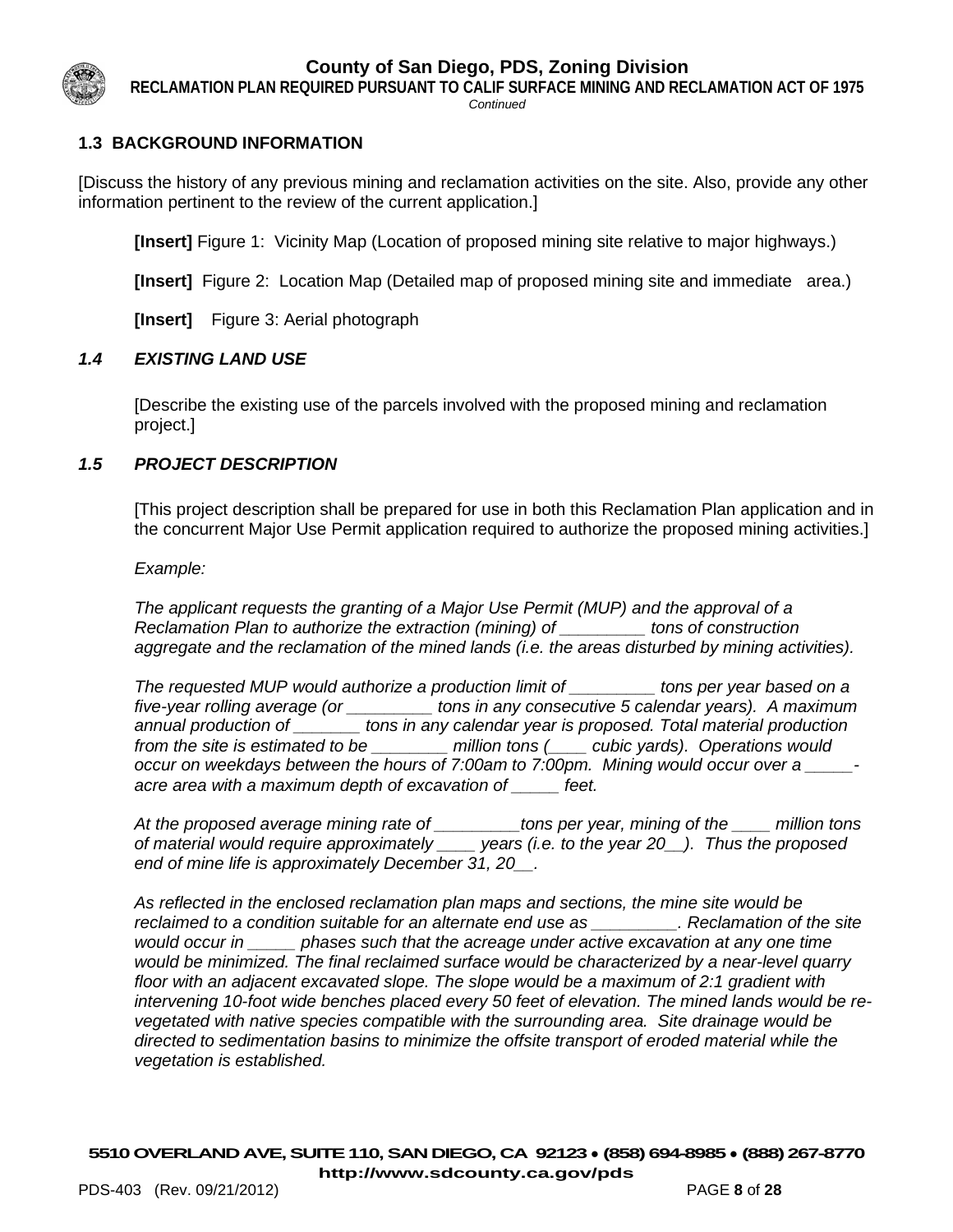

**RECLAMATION PLAN REQUIRED PURSUANT TO CALIF SURFACE MINING AND RECLAMATION ACT OF 1975**

*Continued*

# **2.0 OPERATIONS PLAN**

# **2.1 PRODUCTION QUANTITIES AND TYPE OF MINERALS**

*Example:*

*This application reflects a proposal to mine approximately \_\_\_\_ million tons of material within the requested MUP boundary. Given the proposed mining rate of \_\_\_\_\_\_\_\_ tpy, and assuming permit approvals in early 20\_\_, this \_\_\_ million ton reserve would have an expected mine life of approximately \_\_ years, or until the year 20\_\_. A table of estimated mine production under the proposed MUP is included in Table 2. below.* 

*Under the proposed plan of operations revision, ABC Rock Quarry would produce an average of \_\_\_\_\_\_\_ tons of rip-rap, and crushed limestone products per year through the year 20\_\_. The operator also proposes the use of a rolling five-year average to allow for production flexibility to meet market demand by totaling \_\_\_ million tons in any consecutive 5-year period. A maximum total of \_\_\_\_\_\_\_ tons could be mined in any calendar year.*

# **3.0 CONFORMANCE WITH RECLAMATION REGULATIONS**

The following section describes the conformance of the proposed Reclamation Plan with the requirements of Section 87.705 of the County Grading Ordinance, Section 6556 of the County Zoning Ordinance and the California Surface Mining and Reclamation Act (PRC Section 2710 et. seq.).

#### **3.1 Section 87.705(d) of the County Grading Ordinance:**

**The Reclamation Plan shall contain all matters required by SMARA and Sections 3502 and 3700 and following of Title 14 of the California Code of Regulations, and shall provide in designated phases for the progressive rehabilitation of the mining site land form so that, when reclamation is complete, it will contain stable slopes, be readily adaptable for alternate land uses, and be free of derelict machinery, waste materials and scrap to the satisfaction of the County Official. The proposed mining site land form, to the extent reasonable and practical, shall be revegetated for soil stabilization, free of drainage problems, coordinated with present and anticipated future land use, and compatible with the topography and general environment of surrounding property.** 

Conformance of this proposed Reclamation Plan with each of the above-listed standards is described below:

#### **Progressive rehabilitation of the mining site land form**

[Describe the phasing of excavation and site reclamation with reference to the enclosed maps and cross sections. Include a list of phases that are marked on Reclamation Plan maps, a Table of proposed phase completion dates, and a table of estimated production as shown in examples below.]

#### *Example language:*

**5510OVERLAND AVE, SUITE 110, SAN DIEGO, CA 92123** ● **(858) 694-8985** ● **(888) 267-8770 <http://www.sdcounty.ca.gov/pds>** *Phase I – Initial active mine area (mining complete in 2017) Phase II – Future mine area (mining complete in 2027)*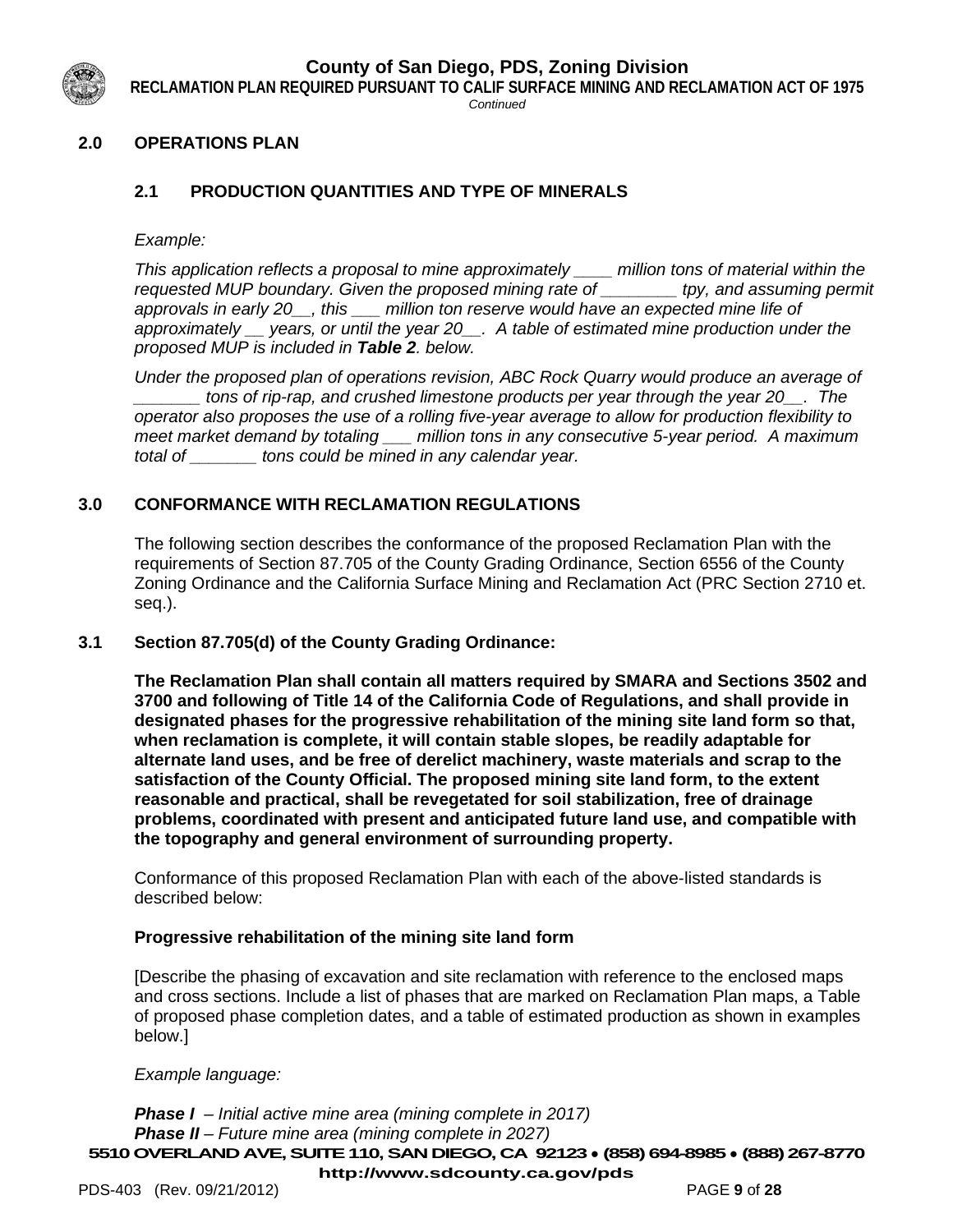

**RECLAMATION PLAN REQUIRED PURSUANT TO CALIF SURFACE MINING AND RECLAMATION ACT OF 1975**

*Continued*

#### *Phase III – future mine area (mining complete in 2033) Phase IV – future mine area (mining complete in 2043)*

Table 1 - Proposed Mining and Reclamation Completion Dates

| <b>Project Phase</b> | <b>Project Area</b><br>(acres) | <b>Estimated Date of</b><br><b>Completion of Mining</b> | <b>Estimated Date of</b><br><b>Completion of</b><br><b>Reclamation</b> |
|----------------------|--------------------------------|---------------------------------------------------------|------------------------------------------------------------------------|
|                      | 28.5                           | 2017                                                    | 2025                                                                   |
|                      | 28.5                           | 2027                                                    | 2035                                                                   |
|                      | 31.5                           | 2033                                                    | 2046*                                                                  |
|                      | 31.5                           | 2043                                                    | 2046*                                                                  |

Note: \* indicates dates that include a three year monitoring period for evaluation of reclamation success.

TABLE 2. MATERIAL PRODUCTION (Example for 2003 mine expansion)

|      | <b>TOTAL</b><br><b>MATERIAL</b><br><b>PRODUCED</b> | <b>TOTAL</b><br><b>MATERIAL</b><br><b>PRODUCED</b> |             | <b>TOTAL</b><br><b>MATERIAL</b><br><b>PRODUCED</b> | <b>TOTAL</b><br><b>MATERIAL</b><br><b>PRODUCED</b> |
|------|----------------------------------------------------|----------------------------------------------------|-------------|----------------------------------------------------|----------------------------------------------------|
|      | (TONS)                                             | <b>(CUBIC YDS)*</b>                                | <b>YEAR</b> | (TONS)                                             | (CUBIC YDS)*                                       |
| 1997 | 485,845                                            | 285,791                                            | 2024        | 300,000                                            | 229,000                                            |
| 1998 | 415,323                                            | 244,308                                            | 2025        | 300,000                                            | 229,000                                            |
| 1999 | 297,041                                            | 174,730                                            | 2026        | 300,000                                            | 229,000                                            |
| 2000 | 261,391                                            | 153,759                                            | 2027        | 300,000                                            | 229,000                                            |
| 2001 | 261,682                                            | 153,931                                            | 2028        | 300,000                                            | 229,000                                            |
| 2002 | 246,895                                            | 145,232                                            | 2029        | 300,000                                            | 229,000                                            |
| 2003 | 239,421                                            | 140,836                                            | 2030        | 300,000                                            | 229,000                                            |
| 2004 | 300,000                                            | 229,000                                            | 2031        | 300,000                                            | 229,000                                            |
| 2005 | 300,000                                            | 229,000                                            | 2032        | 300,000                                            | 229,000                                            |
| 2006 | 300,000                                            | 229,000                                            | 2033        | 300,000                                            | 229,000                                            |
| 2007 | 300,000                                            | 229,000                                            | 2034        | 300,000                                            | 229,000                                            |
| 2008 | 300,000                                            | 229,000                                            | 2035        | 300,000                                            | 229,000                                            |
| 2009 | 300,000                                            | 229,000                                            | 2036        | 300,000                                            | 229,000                                            |
| 2010 | 300,000                                            | 229,000                                            | 2037        | 300,000                                            | 229,000                                            |
| 2011 | 300,000                                            | 229,000                                            | 2038        | 300,000                                            | 229,000                                            |
| 2012 | 300,000                                            | 229,000                                            | 2039        | 300,000                                            | 229,000                                            |
| 2013 | 300,000                                            | 229,000                                            | 2040        | 300,000                                            | 229,000                                            |
| 2014 | 300,000                                            | 229,000                                            | 2041        | 300,000                                            | 229,000                                            |
| 2015 | 300,000                                            | 229,000                                            | 2042        | 300,000                                            | 229,000                                            |
| 2016 | 300,000                                            | 229,000                                            | 2043        | 300,000                                            | 229,000                                            |
| 2017 | 300,000                                            | 229,000                                            |             |                                                    |                                                    |
| 2018 | 300,000                                            | 229,000                                            |             |                                                    |                                                    |
| 2019 | 300,000                                            | 229,000                                            |             |                                                    |                                                    |
| 2020 | 300,000                                            | 229,000                                            |             |                                                    |                                                    |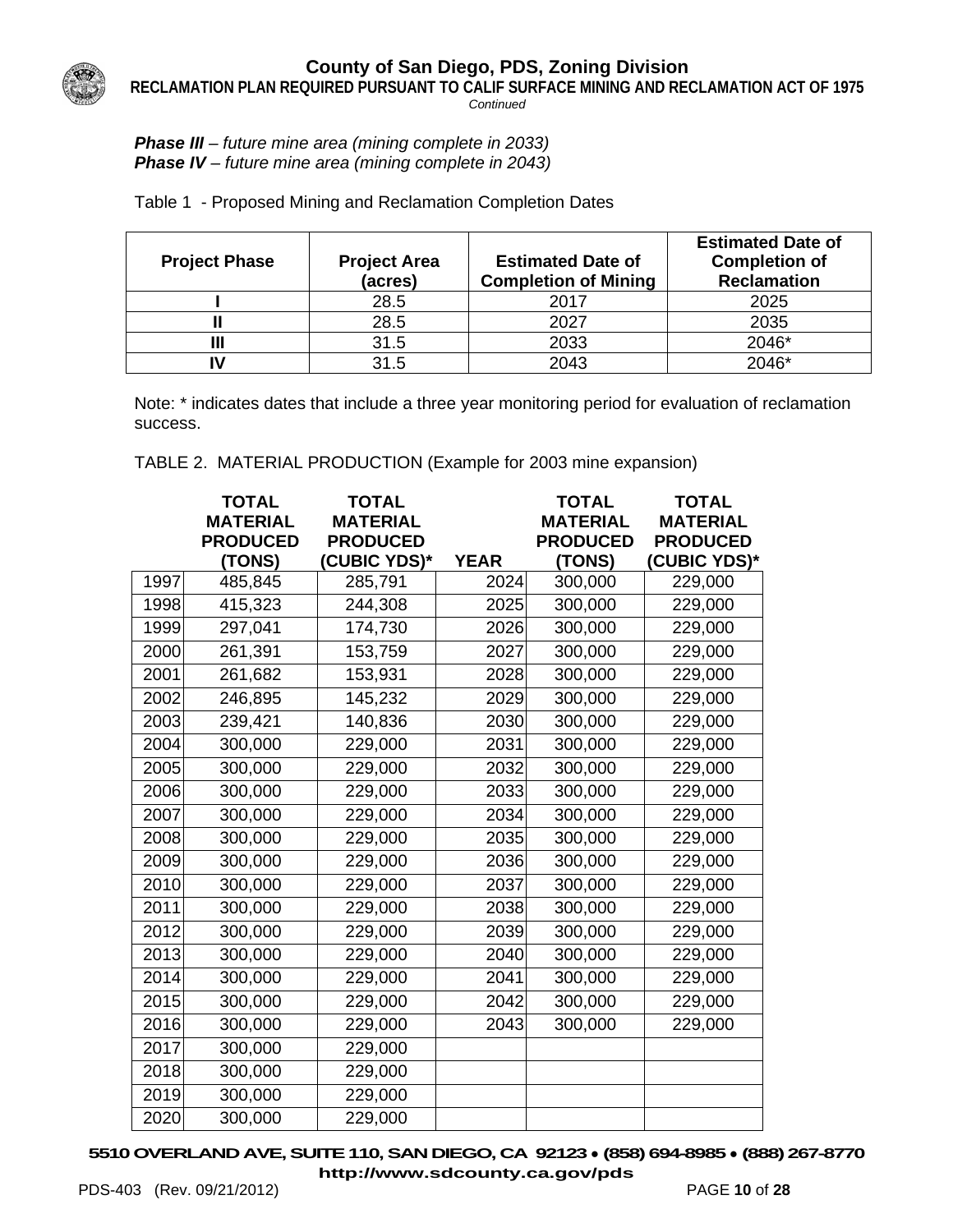

**RECLAMATION PLAN REQUIRED PURSUANT TO CALIF SURFACE MINING AND RECLAMATION ACT OF 1975**

*Continued*

| 2021 | 300,000 | 229,000 |  |  |
|------|---------|---------|--|--|
| 2022 | 300,000 | 229,000 |  |  |
| 2023 | 300,000 | 229,000 |  |  |

#### **Stable slopes**

[Describe the geometry of the slopes that are proposed to be in place at the end of each intermediate phase and the slopes that would be included in the final reclaimed surface. Summarize the documentation provided to demonstrate that the proposed slopes would meet established standards of stability (i.e.  $FS = 1.5$ ).]

#### **Site readily adaptable for alternate land use**

[Describe the suitability of the final reclaimed surface for alternate end uses. The proposed alternate end use(s) should be described here.]

#### **Free of derelict machinery, waste materials and scrap**

[Describe the proposed disposition of machinery at the time of final reclamation.]

#### **Revegetation for soil stabilization**

[Reference the revegetation plan described in later sections of this Reclamation Plan.]

#### **Free of drainage problems**

[Describe the drainage control measures to be installed as part of final reclamation. Discuss the compliance of these measures with applicable stormwater regulations.]

#### **Compatible with the topography and general environment of surrounding property**

[Discuss the conformance of the final reclaimed surface configuration and vegetative cover with the surrounding undisturbed lands.]

#### *3.4 CONSISTENCY WITH THE RECLAMATION STANDARDS OF THE CALIFORNIA SURFACE MINING AND RECLAMATION ACT*

#### **3.4.1 Past reclamation activities:**

[In the case of a mine expansion proposal, describe the reclamation efforts that have been completed to date.]

#### **3.4.2 Proposed future reclamation activities:**

The following sections provide a discussion of the compliance of the proposed reclamation plan with applicable State reclamation regulations and standards pursuant to the Surface Mining and Reclamation Act (SMARA).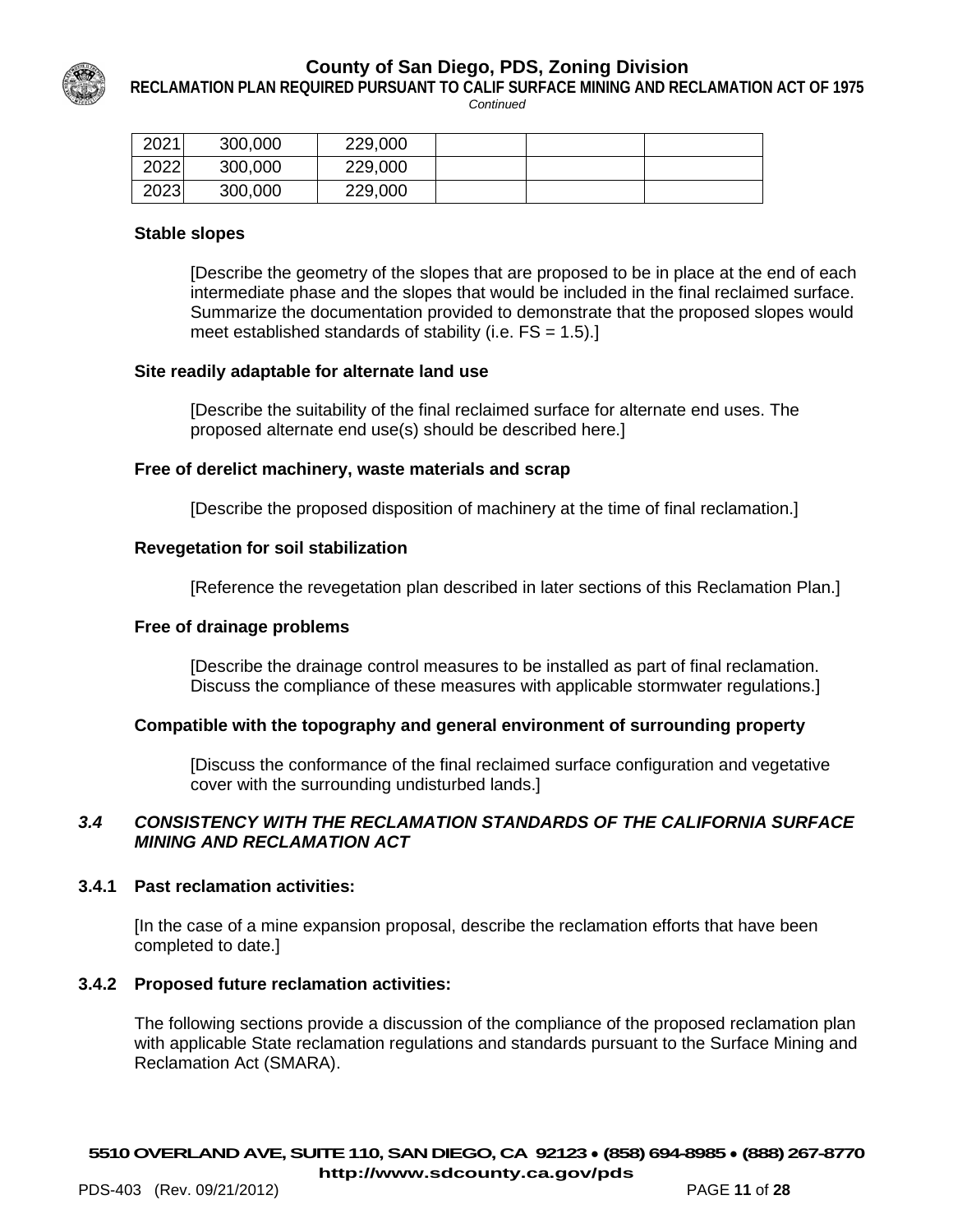**RECLAMATION PLAN REQUIRED PURSUANT TO CALIF SURFACE MINING AND RECLAMATION ACT OF 1975**

*Continued*

#### **3.4.3 SURFACE MINING AND RECLAMATION ACT OF 1975 - SECTION 2773.1, FINANCIAL ASSURANCES**

[Include the following language in this section.]

*The Financial Assurance amount for reclamation of the proposed facility, based on this Reclamation Plan, will be determined upon plan approval in compliance with SMARA and other applicable regulations. The amount of financial assurance by bond, letter of credit or other method will be assessed annually by the County of San Diego based on the cost to reclaim existing disturbed areas and the areas anticipated to be disturbed in the succeeding year.* 

# **3.4.4 STATE MINING AND GEOLOGY BOARD RECLAMATION REGULATIONS - SECTIONS 3502**

# **3.4.4.1 The Reclamation Plan, (b) Reclamation Plan Elements**

**(A) The Environmental Setting Of The Site Of Operations And The Effect That Possible Alternate Reclaimed Site Conditions May Have Upon The Existing And Future Uses Of Surrounding Lands.**

Environmental Setting: [Describe the location and environmental conditions of the proposed mining site and surrounding area. This description must include a report prepared by a licensed Geologist that describes the geologic conditions that underlie the site.]

Effects: [Describe any potential effect that the configuration and condition of the final reclaimed surface would have on lands in the vicinity of the mining site. Potential offsite physical effects of reclamation, any restrictions on road access, and the compatibility of the proposed final condition of the mining site with the surrounding area should be discussed.]

#### **(B) The Public Health and Safety, Giving Consideration to the Degree and Type of Present and Probable Future Exposure Of The Public to the Site.**

[Describe the measures proposed to assure safe conditions at the mining site.]

*Example language:* 

*During the proposed mining and reclamation activities, the locked gate to the project site located near Highway 78 will remain to discourage unauthorized access. All mining and backfill sites will comply with all Federal (MSHA) and State (OSHA) mine safety regulations concerning operating standards and operation of equipment. Workers, including contract labor, are trained in mine safety and first aid. Refresher courses are conducted periodically in accordance with applicable regulations.* 

*Mine operators carry portable cellular phones for off-site communication. All visitors, outside vendors and truck drivers are required to check in and check out with the scale weigh master. Conditions affecting safety are continually monitored by a dedicated safety coordinator based out of the operations office.* 

*ABC Ranch is private property, and after reclamation of ABC Rock Quarry is completed, as well as during the interim while mining operations continue, the general public will not be admitted to these lands.*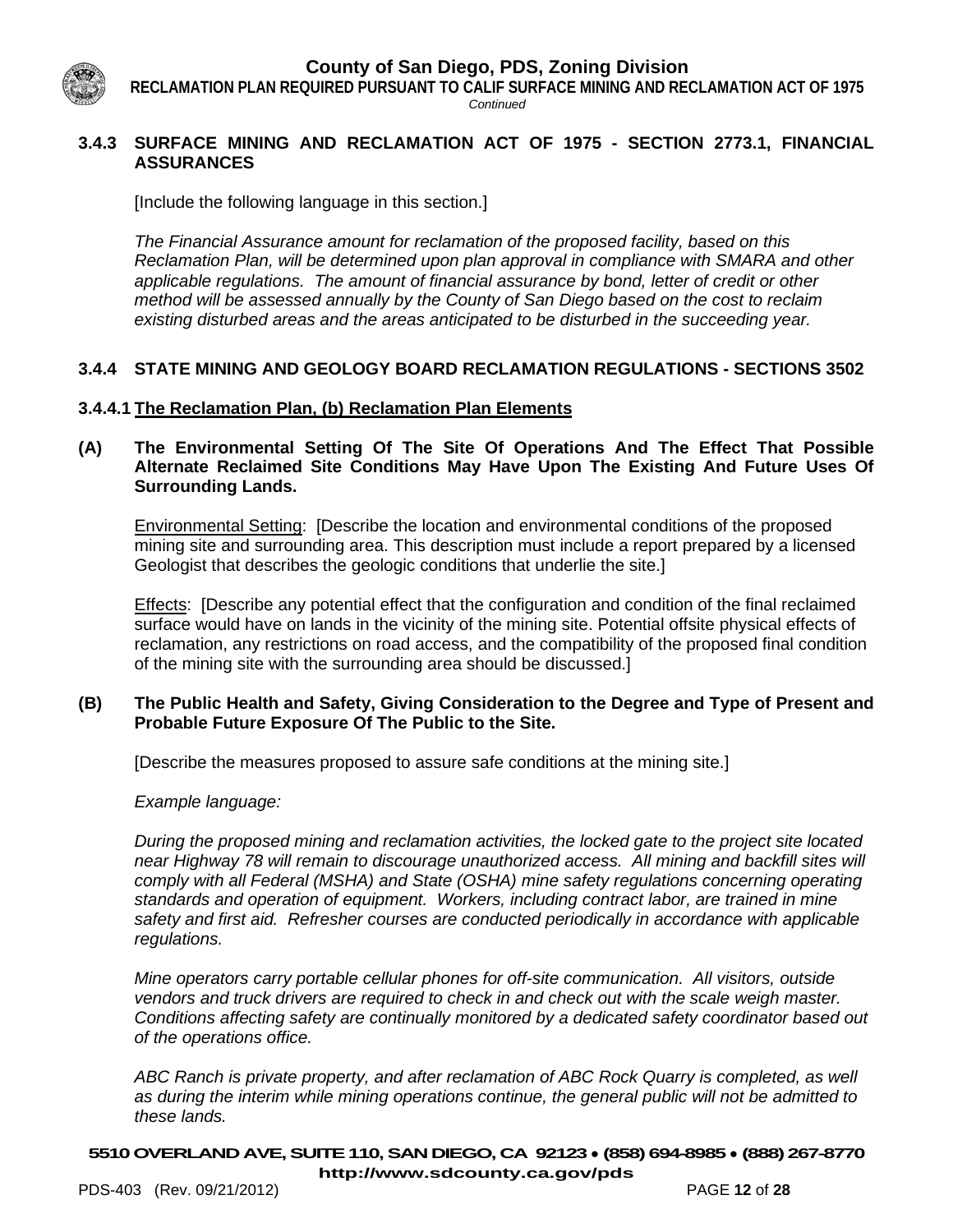

**RECLAMATION PLAN REQUIRED PURSUANT TO CALIF SURFACE MINING AND RECLAMATION ACT OF 1975** *Continued*

*When mining has concluded and reclamation has been completed, there will be no open shafts or any hazardous materials present on these lands* 

**(C) The Designed Steepness And Proposed Treatment Of The Mined Land's Final Slopes Shall Take Into Consideration The Physical Properties Of The Slope Material, Its Probable Maximum Water Content, Landscaping Requirements, And Other Factors. In All Cases, Reclamation Plans Shall Specify Slope Angles Flatter Than The Critical Gradient For The Type Of Material Involved. Whenever Final Slopes Approach The Critical Gradient For The Type Of Material Involved, Regulatory Agencies Shall Require An Engineering Analysis Of The Slope Stability. Special Emphasis On Slope Stability And Design Shall Be Necessary When Public Safety Or Adjacent Property May Be Affected.**

[Describe the geometry of the slopes that are proposed to be in place at the end of each intermediate phase and the slopes that would be included in the final reclaimed surface. Summarize the documentation provided to demonstrate that the proposed slopes would meet established standards of stability (i.e. FS = 1.5).]

**(D) Areas Mined To Produce Additional Materials For Backfilling And Grading, As Well As Settlement Of Filled Areas, Shall Be Considered In The Reclamation Plan. Where Ultimate Site Uses Include Roads, Building Sites, Or Other Improvements Sensitive To Settlement, The Reclamation Plans Shall Include Compaction Of The Fill Materials In Conformance With Good Engineering Practice.**

[The proposed final configuration of any fill slopes or other accumulation of fill should be described. Summarize the documentation that demonstrates the slopes would meet established standards of stability (i.e. FS = 1.5). Where proposed to support development, compliance with the "Design Standards and Performance Requirements" of the County Grading Ordinance must be demonstrated.]

# **(E) Disposition of Old Equipment.**

[Describe the final disposition of the equipment and structures used as part of the mining operation.]

#### *Example language:*

When mining activities cease, all mobile and processing equipment not required for reclamation will be removed from the site. All buildings and fixtures not included in the final approved reclamation plan will be removed. Ground water wells, water pipelines and related utilities useful to grazing and future agricultural production will be left in place.

#### **3.4.5 SURFACE MINING AND RECLAMATION ACT OF 1975 REGULATIONS, ARTICLE 9, RECLAMATION STANDARDS**

The following sections provide discussions of the compliance of the proposed Reclamation Plan with the applicable provisions of SMARA Regulations, Article 9, Reclamation Standards.

# **3.4.5.1 Section 3703 - Performance Standards for Wildlife Habitat**

# **5510OVERLAND AVE, SUITE 110, SAN DIEGO, CA 92123** ● **(858) 694-8985** ● **(888) 267-8770**

**<http://www.sdcounty.ca.gov/pds>**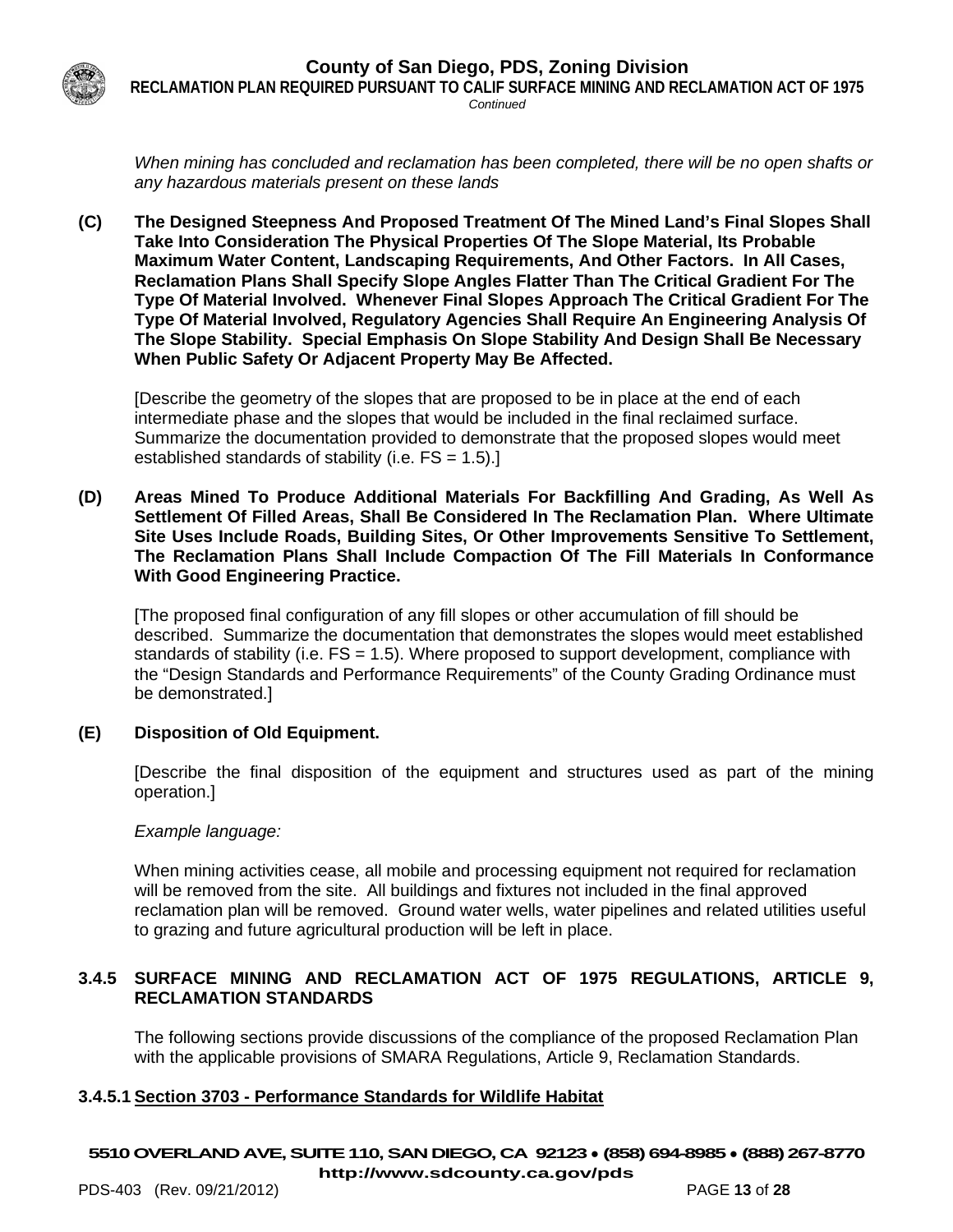

**RECLAMATION PLAN REQUIRED PURSUANT TO CALIF SURFACE MINING AND RECLAMATION ACT OF 1975** *Continued*

# **(a) Rare, Threatened or Endangered Species shall be conserved:**

[Describe the occurrence of rare, threatened or endangered species on the proposed mining site. Also, discuss the effects of the proposed final reclaimed condition of the mining site on surrounding habitat areas. The conclusions of an assessment report prepared by a qualified biologist should be summarized.]

#### **(b) Wildlife shall be established on disturbed land in a condition at least as good as that which existed before the lands were disturbed by surface mining operations:**

[Describe the anticipated suitability for wildlife habitat of any areas designated in this Reclamation Plan for an open space end use.]

# **(c) Wetland Habitat shall be avoided. Any wetland habitat impacted as a consequence of surface mining operations shall be mitigated at a minimum of one to one ratio for wetland habitat acreage and wetland habitat value:**

[Describe the extent of disturbance of wetlands due to mining or reclamation activities. The mitigation measures proposed to meet the above standard should also be described.]

#### **3.4.5.2 Section 3704 - Performance Standards for Backfilling, Regrading, Slope Stability, and Recontouring**

**(a) Where backfilling is proposed for urban uses (e.g., roads, building sites, or other improvements subject to settlement), the fill material shall be compacted in accordance with Section 7010, Chapter 70 of the UBC, or the local grading ordinance:**

[Describe the placement of mining waste or other fill material and the ultimate use of filled areas. Where urban improvements are included in the proposed end use, the design standards of Section 87-401 through 87.422 of the County Grading Ordinance should be listed and the method of compliance with each section described herein.

# **(b) Where backfilling is required for resource conservation purposes, fill material shall be backfilled to the standards required for the resource conservation use involved:**

[Describe the placement and character of fill intended for non-urban uses after the reclamation of the site. An example would be the replacement of topsoil for agricultural use.]

# **(c) Piles or dumps of mining waste shall be stockpiled in such a manner as to facilitate phased reclamation. They shall be segregated from topsoil, etc.:**

[Describe the location and treatment of interim stockpiles of mining waste and topsoil. These separate temporary stockpiles should be placed in a manner consistent with the proposed phases of site reclamation. The reclamation plan maps that depict the stockpile locations should be referenced here.]

# **(d) Final reclaimed fill slopes shall not exceed 2:1 (horizontal to vertical), except with support of geologic and engineering analysis:**

[Describe the geometry of the slopes that are proposed to be in place at the end of each intermediate phase and the slopes that would be included in the final reclaimed surface.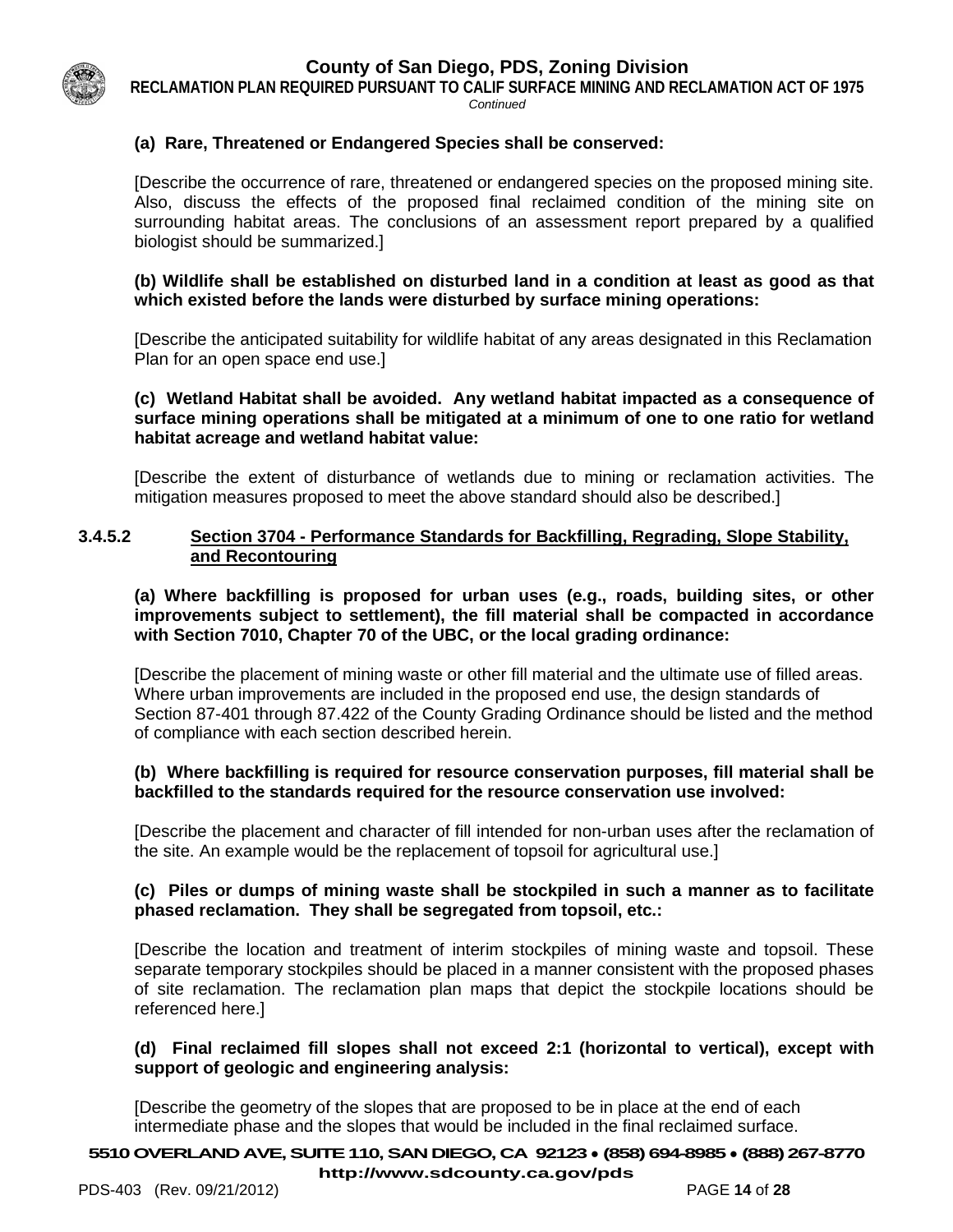

**RECLAMATION PLAN REQUIRED PURSUANT TO CALIF SURFACE MINING AND RECLAMATION ACT OF 1975** *Continued*

Summarize the documentation that demonstrates the slopes meet established standards of stability (i.e.  $FS = 1.5$ ).]

#### **(e) At closure, all fill slopes, including permanent piles or dumps of mine waste and overburden, shall conform with the surrounding topography and/or approved end use:**

[Discuss the conformance of the portions of the final reclaimed surface and vegetative cover proposed for an open space end use with the surrounding undisturbed lands. Describe the suitability of the other reclaimed mined lands with the proposed alternate end use.]

#### **(f) Cut slopes, including final highwalls and quarry faces, shall have a minimum slope stability factor of safety that is suitable for the approved end use and conform with the surrounding topography and/or approved end use:**

[Describe the geometry of the slopes that are proposed to be in place at the end of each intermediate phase and the slopes that would be included in the final reclaimed surface. Summarize the documentation that demonstrates the slopes meet established standards of stability (i.e. FS = 1.5). Discuss the conformance of the portions of the final reclaimed surface and vegetative cover proposed for an open space end use with the surrounding undisturbed lands. Describe the suitability of the other reclaimed mined lands with the proposed alternate end use.]

#### **(g) Permanent placement of piles or dumps of mining waste and overburden shall not occur within wetlands, unless mitigation acceptable to the lead agency has been proposed to offset wetland impacts and/or losses:**

[Describe the extent of disturbance of wetlands due to mining or reclamation activities and the mitigation measures proposed to meet the above standard.]

# **3.4.5.3 Section 3705 - Performance Standards for Revegetation**

#### **(a) Suitable Vegetative Cover shall be provided:**

[Describe the character of the vegetative cover of the site prior to the onset of mining activities and summarize the components of the proposed re-vegetation plan. Placement of topsoil (salvaged and imported), installation of plants and seeding, the species list, and the habitat type to be created must be described in the plan. Performance standards for species richness and density shall be included here. The map sheet included in the Reclamation Plan that depicts the re-vegetation of the final reclaimed surface should be referenced. ]

# **(b) Test Plots shall be provided:**

[Describe the location, extent and monitoring of the test plots proposed to be used during the mining period. The map sheet that depicts the location(s) should be referenced.]

#### **(c) Where surface mining activities result in compaction of the soil, ripping or disking shall be used in areas to be revegetated:**

[Describe the areas disturbed by mining activities where the soil would potentially be compacted. (Note: Mine access roads commonly result in compacted soils.) Outline the method to be used to render the compacted soil suitable for re-vegetation.]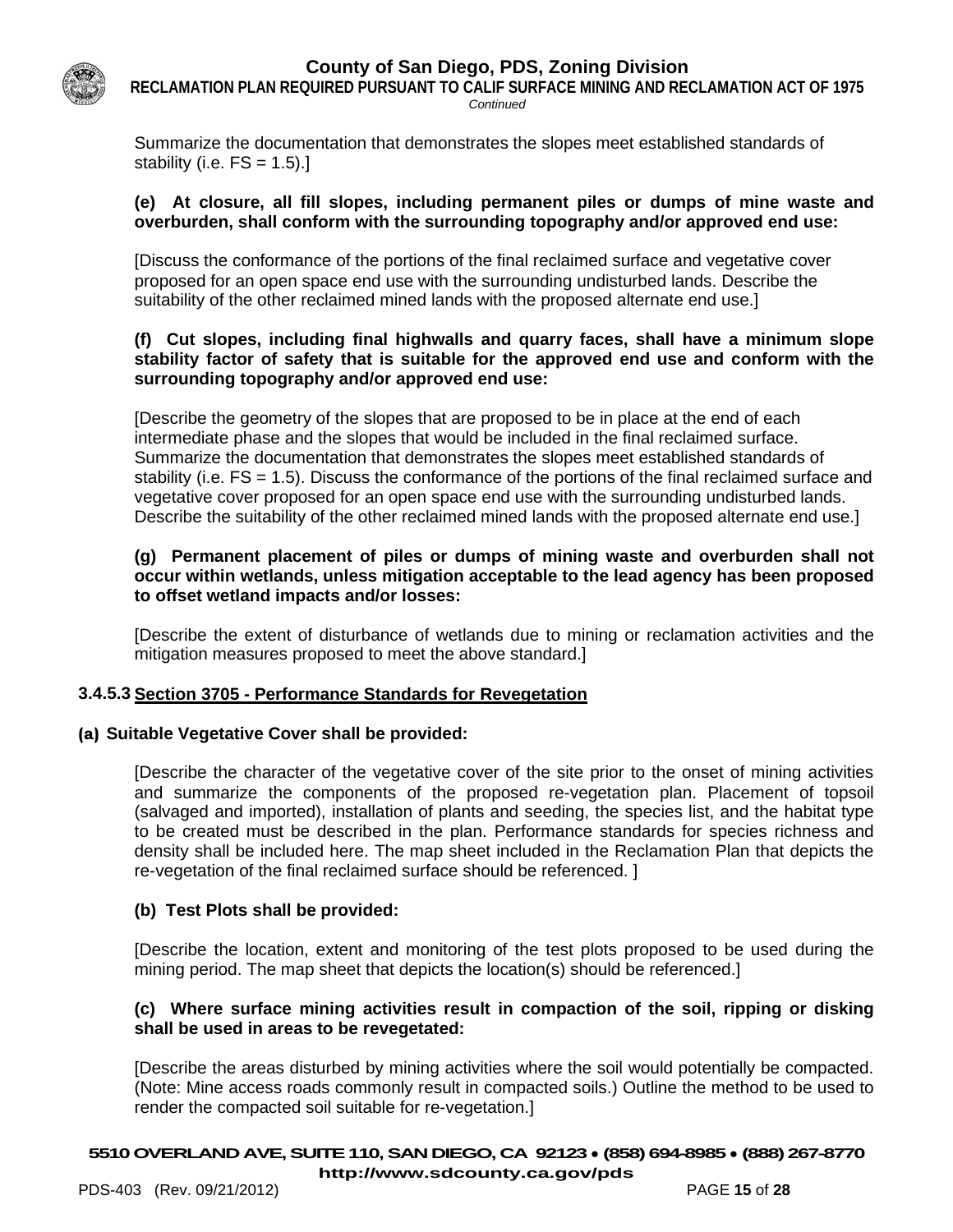

**RECLAMATION PLAN REQUIRED PURSUANT TO CALIF SURFACE MINING AND RECLAMATION ACT OF 1975** *Continued*

#### **(d) Prior to closure, all access roads shall be stripped of road base materials:**

[Describe the removal of road base materials as part of site reclamation. Reference the applicable section of the Reclamation Plan. List any paved roadways that would remain after site reclamation as part of the proposed alternate end use.]

#### **(e) Soil analysis shall be required to determine the presence of essential elements for plant growth:**

[Summarize the provisions included in the Reclamation Plan for the analysis of stockpiled or imported soils to determine the presence of essential elements for plant growth.]

#### **(f) Temporary access for exploration shall not disrupt the soil surface except where necessary to gain safe access:**

[Describe the treatment of temporary access roads to minimize erosion and the loss of topsoil.]

#### **(g) Native species shall be used for revegetation:**

[Describe the mixture of native plant species proposed for re-vegetation. Reference the applicable section of the Reclamation Plan (i.e. the applicable map sheets).]

#### **(h) Planting shall be conducted during the most favorable period of the year:**

#### *Example language:*

*Seeding of the quarry slope surfaces will be conducted in October to December to coincide with the start of the annual wet season. Seed germination would be initiated by natural rainfall.*

#### **(i) Soil stabilizing practices shall be used where necessary to control erosion:**

[Describe any methods, other than seeding, used to control erosion until vegetative cover has been established.]

#### **(j) If irrigation is used, the operator must demonstrate that the vegetation has been selfsustaining without irrigation for a minimum of two years prior to release of financial assurances:**

[Describe the documentation of compliance with this requirement that would be provided to the County at the time of final reclamation.]

#### **(k) Noxious weeds shall be managed:**

#### *Example language:*

*Weeds (i.e. invasive, non-native species) would be eradicated in the reclamation area during mine operation and as part of interim and final reclamation of the site. consistent with established agricultural practices. Invasive weeds shall be eradicated.*

#### **(l) Protection measures, such as fencing of vegetated areas, shall be used where needed to protect from grazing, trampling, etc.:**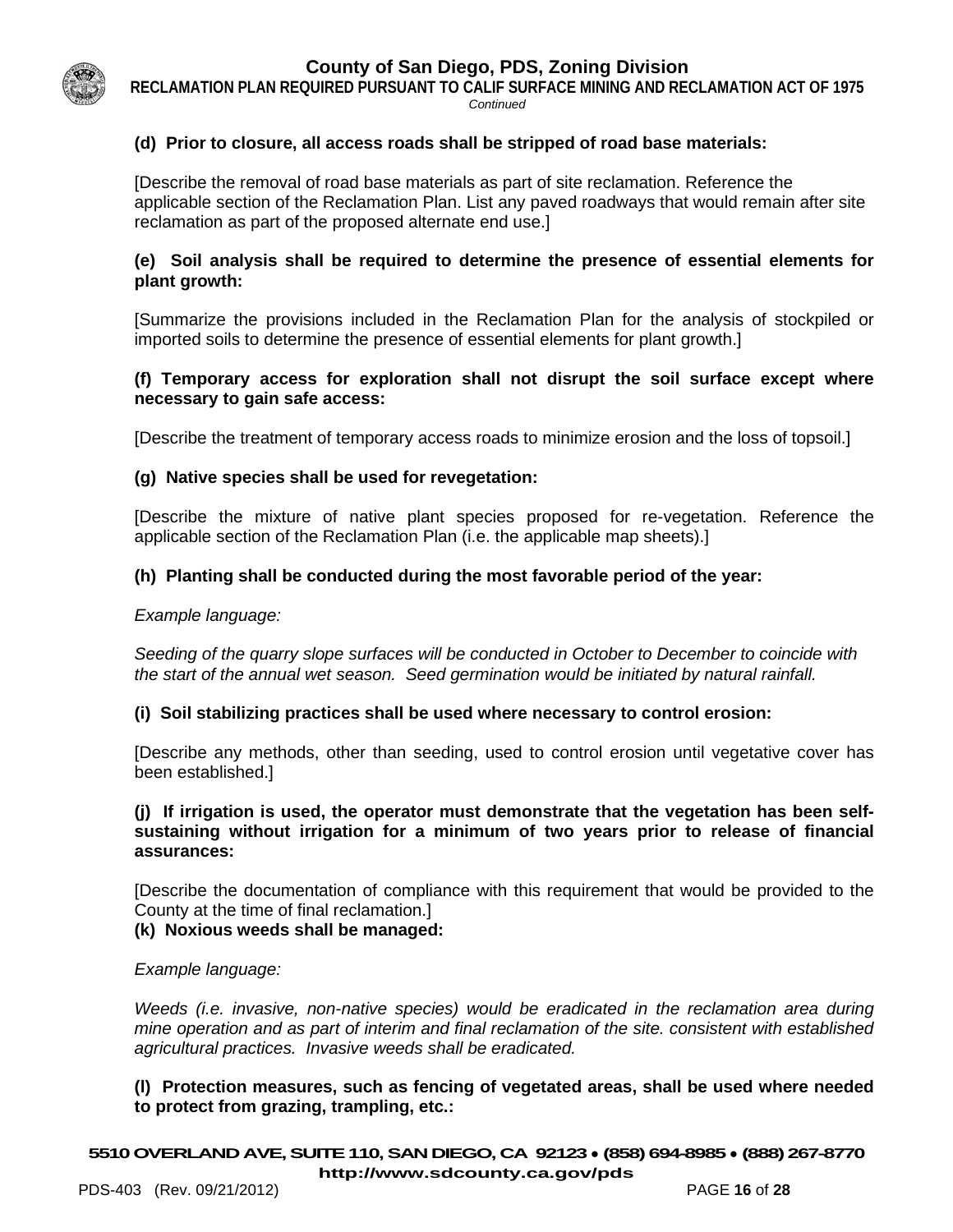

**RECLAMATION PLAN REQUIRED PURSUANT TO CALIF SURFACE MINING AND RECLAMATION ACT OF 1975** *Continued*

[Describe the protective measures to be used for the test plots and areas undergoing reclamation. These measures should remain in place until the vegetative cover of mined lands is established.]

#### **(m) Success of revegetation shall be judged based upon the effectiveness of the vegetation for the approved end use.....:**

*Example language:*

*Monitoring of test plot re-vegetation would be conducted during the mining period to insure the success of the plantings.* 

*Inspections with County personnel will be conducted at least annually as required by SMARA and the reclamation monitoring plan. Corrections will be made as necessary based on criteria in Section (b) above.*

#### **3.4.5.4 Section 3706 - Performance Standards for Drainage, Diversion Structures, Waterways and Erosion Control**

**(a) Surface mining and reclamation activities shall be conducted to protect on-site and downstream beneficial uses:**

*Example language:*

*The Storm Water Pollution Prevention Plan and the annual implementation of Best Management Practices would prevent substantial effects on down stream resources and users.* 

#### **(b) The quality of water, recharge potential, and storage capacity of groundwater aquifers shall not be diminished:**

[Describe the effect of mining and the establishment of the final reclaimed surface on the potential recharge and storage capacity of groundwater aquifers. Also, describe any potential effects on surface and groundwater quality. Reference the geologic report included in the Reclamation Plan.]

*Example language:*

*Mining of the mineral reserve and establishment of the final reclamation surface would not reduce recharge potential or the storage capacity of ground water aquifers.*

*Potential ground water quality impacts from fuels and lubricants will be minimized by the use a very small mobile equipment fleet in the mine area, storage of equipment away from the stream course, and regular maintenance of that equipment to limit potential releases of fuels or lubricants from that equipment. No hazardous materials will be stored on site unless provided secondary containment.*

# **(c) Erosion and sedimentation shall be controlled:**

*Example language:*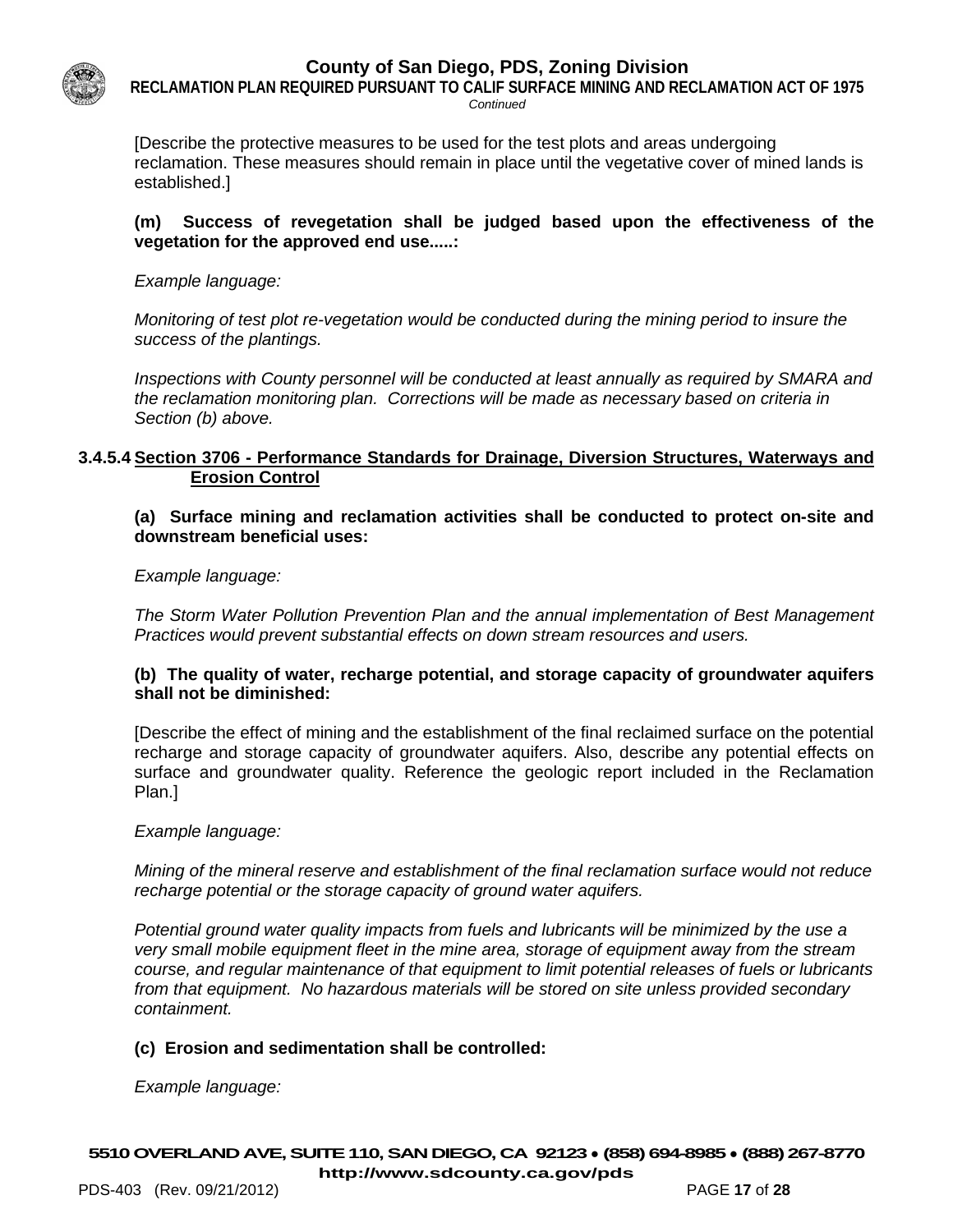

**RECLAMATION PLAN REQUIRED PURSUANT TO CALIF SURFACE MINING AND RECLAMATION ACT OF 1975** *Continued*

*Implementation of best management practices pursuant to the SWPPP shall control erosion and sedimentation (refer to Section 3706(a) above).*

#### **(d) Surface runoff and drainage from surface mining operations shall be controlled:**

See Section 3706(a) above

**(f) When stream diversions are required, they shall be constructed in accordance with the stream and lake alteration agreement between the operator and State Department of Fish and Game; and the requirements of the Federal Clean Water Act:**

[Any necessary agreement with State or Federal agencies should be referenced here and included in the Reclamation Plan.

#### **(g) When no longer needed, stream diversions shall be removed:**

[Describe any flow control structures that would be utilized as part of the mining operation and the criteria for their removal as part of site reclamation.]

#### **3.4.5.5 Section 3707 – Performance Standards for Prime Agricultural Land Reclamation.**

**In addition to the standards for topsoil salvage, maintenance and redistribution, the following standards shall apply to mining operations on prime agricultural lands where the end use is agriculture:**

#### **a. Mining operations which will operate on prime agricultural lands, as defined by the U.S. Soil Conservation Service (Natural Resources Conservation Service), shall return all disturbed areas to a fertility level as specified in the approved reclamation plan.**

[Describe the extent of prime agricultural lands within the proposed footprint of disturbance. Summarize the methods incorporated into the Reclamation Plan for returning such lands to a fertile and productive condition.]

#### **b. When distinct soil horizons are present, topsoil shall be salvaged and segregated by defined A, B, and C soil horizons. Upon reconstruction of the soil, the sequence of horizons shall have the A atop the B, the B atop the C, and the C atop the graded overburden.**

[Describe the character of the onsite soil accumulation and proposed salvage methods to be used in conformance with this requirement.]

**c. Reclamation shall be deemed complete when productive capability of the affected land is equivalent to or exceeds, for two consecutive crop years, that of the premining condition or similar crop production in the area. Productivity rates, based on reference areas described in the approved reclamation plan, shall be specified in the approved reclamation plan**

[Describe the proposed "productivity rate" performance standard for the reclamation of the agricultural land.]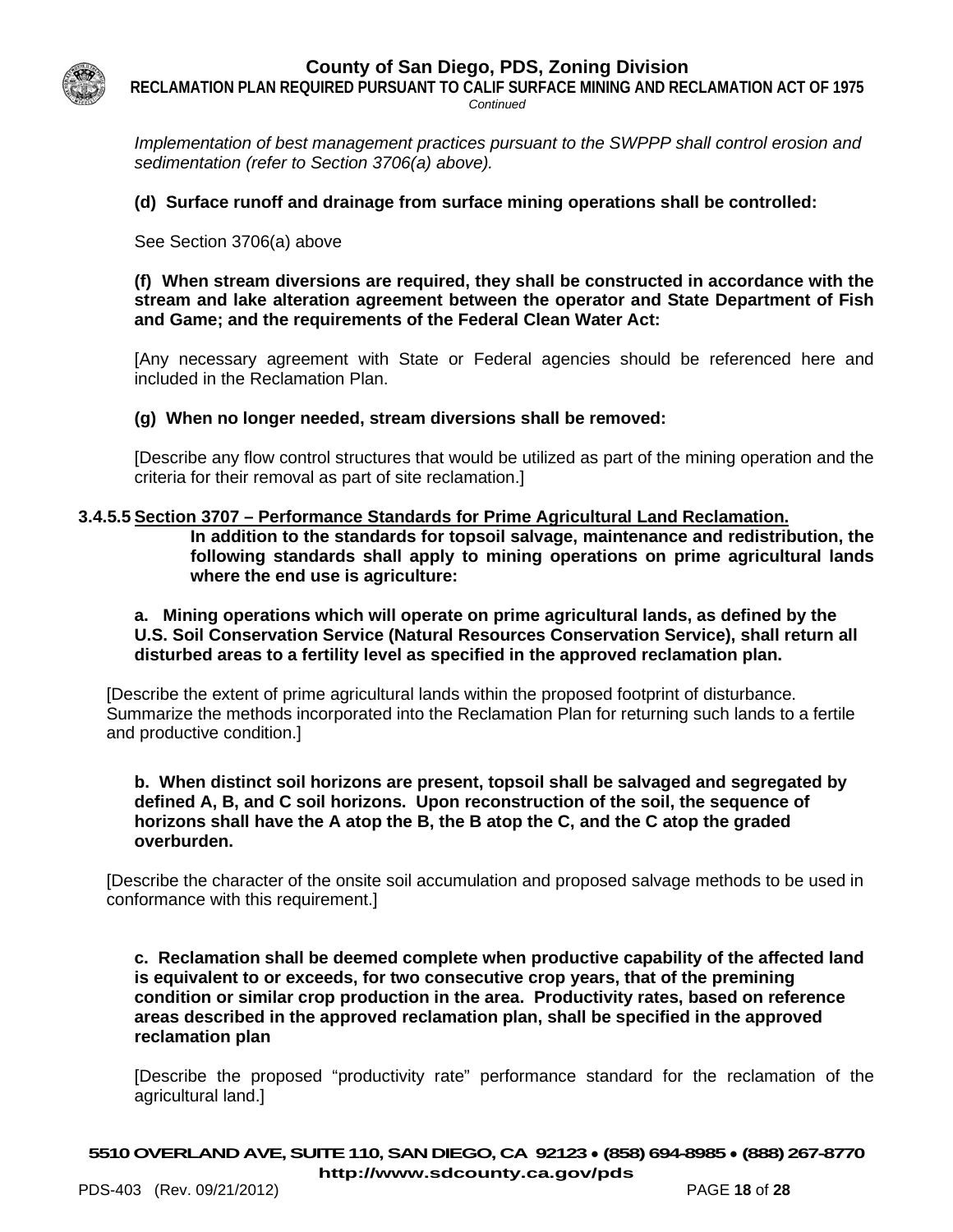

**RECLAMATION PLAN REQUIRED PURSUANT TO CALIF SURFACE MINING AND RECLAMATION ACT OF 1975**

*Continued*

#### **d. Use of fertilizers or other soil amendments shall not cause contamination of surface or ground water. Note: Authority cited: Sections 2755, 2756 and 2773, Public Resources Code. Reference 2772, Public Resources Code.**

[Describe the use of fertilizers and other soil amendments.]

*Example language:* 

*Use of fertilizers or other soil amendments in the proposed project area will be limited to types and application rates consistent with applicable regulations.* 

# **3.4.5.6 Section 3708 - Performance Standards related to Other Agricultural Lands**

*Example language: Reclamation performance standards will include success criteria as described in the revegetation plan (see Plate 10-11).*

# **3.4.5.7 Section 3709 - Performance Standards for Building, Structure and Equipment Removal**

# **(a) All equipment, supplies and other materials shall be stored in designated areas:**

*Example language: All equipment and materials on the proposed project site would be stored in areas and structures designated for such uses.*

# **(b) All buildings, structures and equipment shall be dismantled and removed prior to final mine closure, except as necessary for the end use.**

*Example language: All buildings, structures and equipment shall be removed, with the exception of water wells and power lines which will serve the ranch after reclamation activities have been concluded.*

#### **3.4.5.8 Section 3710 - Performance Standards for Stream Protection, including Surface and Groundwater**

# **(a) Surface and groundwater shall be protected from pollutants:**

[Describe the measures incorporated into the project to avoid the contamination of water resources.]

*Example language:*

*Diesel fuel and oils are used onsite for operating equipment. Fuels and lubricants are not stored on site; instead, a mobile fuel and lubricant service vehicle serves the equipment. All waste oil generated at the project site is collected and transported for off-site disposal by properly trained and licensed personnel. This procedure will continue throughout this project life.*

**(b) In-stream surface mining operations shall be conducted in compliance with Section 1600 et seq. of the California Fish & Wildlife Code, Section 404 of the Clean Water Act, and Section 10 of the Rivers and Harbors Act of 1899 (33 U.S.C. 403).**

[Describe the compliance of the proposed mining activities with these State and Federal laws. List the permits required from each agency.]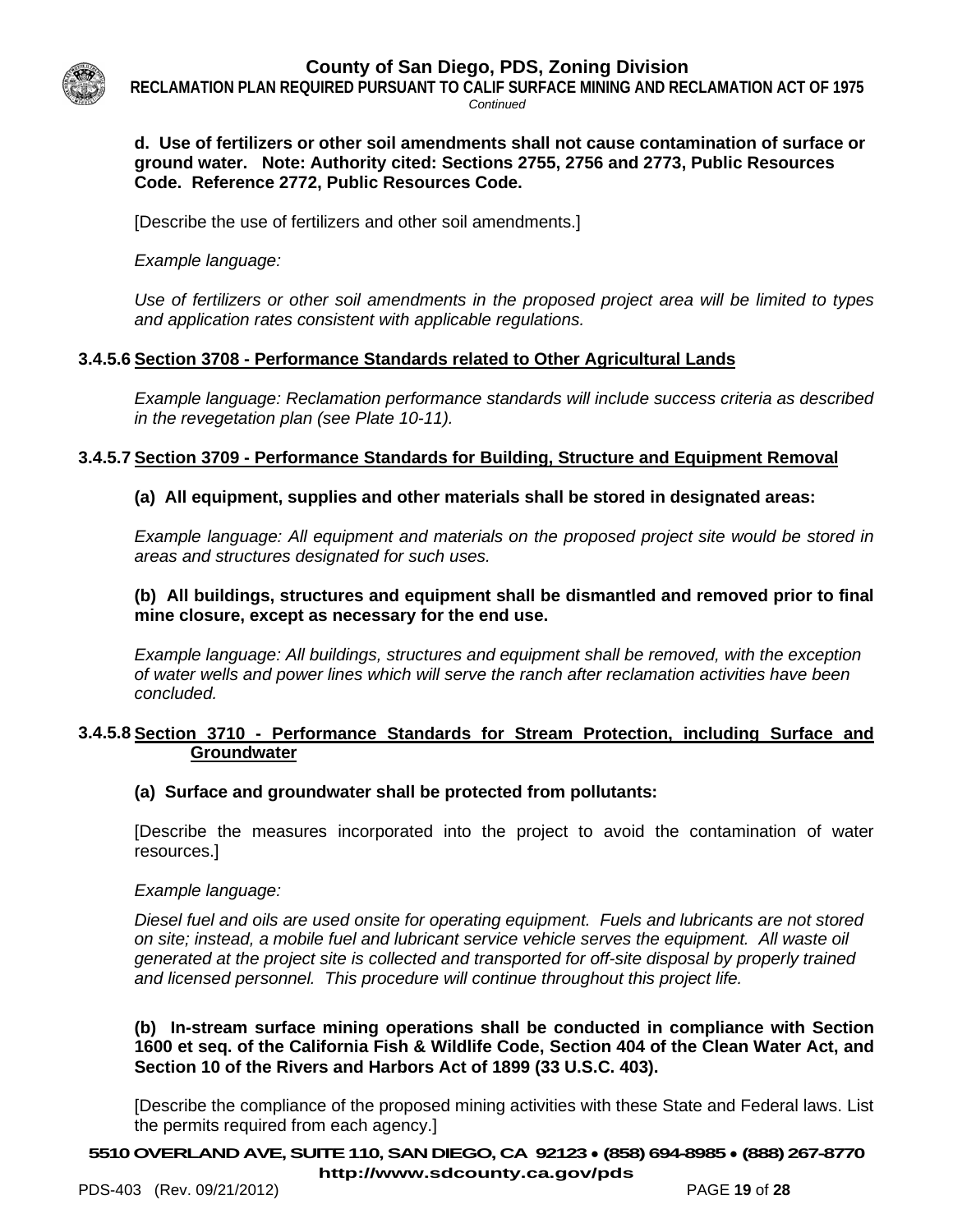

**RECLAMATION PLAN REQUIRED PURSUANT TO CALIF SURFACE MINING AND RECLAMATION ACT OF 1975** *Continued*

**(c) Extraction of sand and gravel from river channels shall be regulated to control channel degradation in order to prevent undermining of bridge supports, exposure of pipelines or other structures buried within the channel, loss of spawning habitat, lowering of groundwater levels, destruction of riparian vegetation, and increased streambank erosion (exceptions may be specified in the approved reclamation plan). Changes in channel elevations and bank erosion shall be evaluated annually using records of annual extraction quantities and benchmarked annual cross sections and/or sequential aerial photographs to determine appropriate extraction locations and rates.** 

[Refer to discussion under 3710b above regarding the permits required to authorize in-stream mining. Describe how the adverse effects listed in Section 3710c would be avoided and how ongoing monitoring would be accomplished.]

**(d) In accordance with the requirements of the California Fish & Wildlife Code section 1600 et seq., in-stream mining activities shall not cause fish to become entrapped in pools or in off-channel pits, nor shall they restrict spawning or migratory activities.** 

[Describe the measures included in the Reclamation Plan to avoid the entrapment of fish or effects on migration.]

#### **3.4.5.8 Section 3711 - Performance Standards for Topsoil Salvage**

**(a) All salvageable topsoil suitable for revegetation shall be removed as a separate layer from mining area. Topsoil removal shall not precede mining activities by more than one year without approval:**

[Describe the method used to collect topsoil for future reclamation.]

#### **(b) Topsoil resources shall be mapped prior to stripping and the location of topsoil stockpiles shall be shown on the reclamation plan:**

[Describe the proposed method of documenting the available topsoil resources. Reference a Reclamation Plan map sheet that depicts the location of the topsoil stockpiles.}

#### **(c) Soil salvage operations and phases of reclamation shall be carried out in accordance with a schedule that : 1) is set forth in the approved reclamation plan; 2) minimizes the area disturbed; and 3) is designed to achieve maximum revegetation success:**

[Describe the phasing of excavation and site reclamation with reference to the enclosed maps and cross sections. Include a list of phases that are marked on Reclamation Plan maps, a Table of proposed phase completion dates, and a table of estimated production. Refer to Section 3.1 above]

**(d) Topsoil and suitable growth media shall be used to phase reclamation as soon as can be accommodated by the mining schedule presented in the approved reclamation plan following the mining of an area. Topsoil that cannot be used immediately should be stockpiled where it will not be disturbed. Topsoil shall be clearly identified to distinguish it from mine waste. Protect stockpiles from erosion and weed growth. Relocation of topsoil stockpiles must be approved:**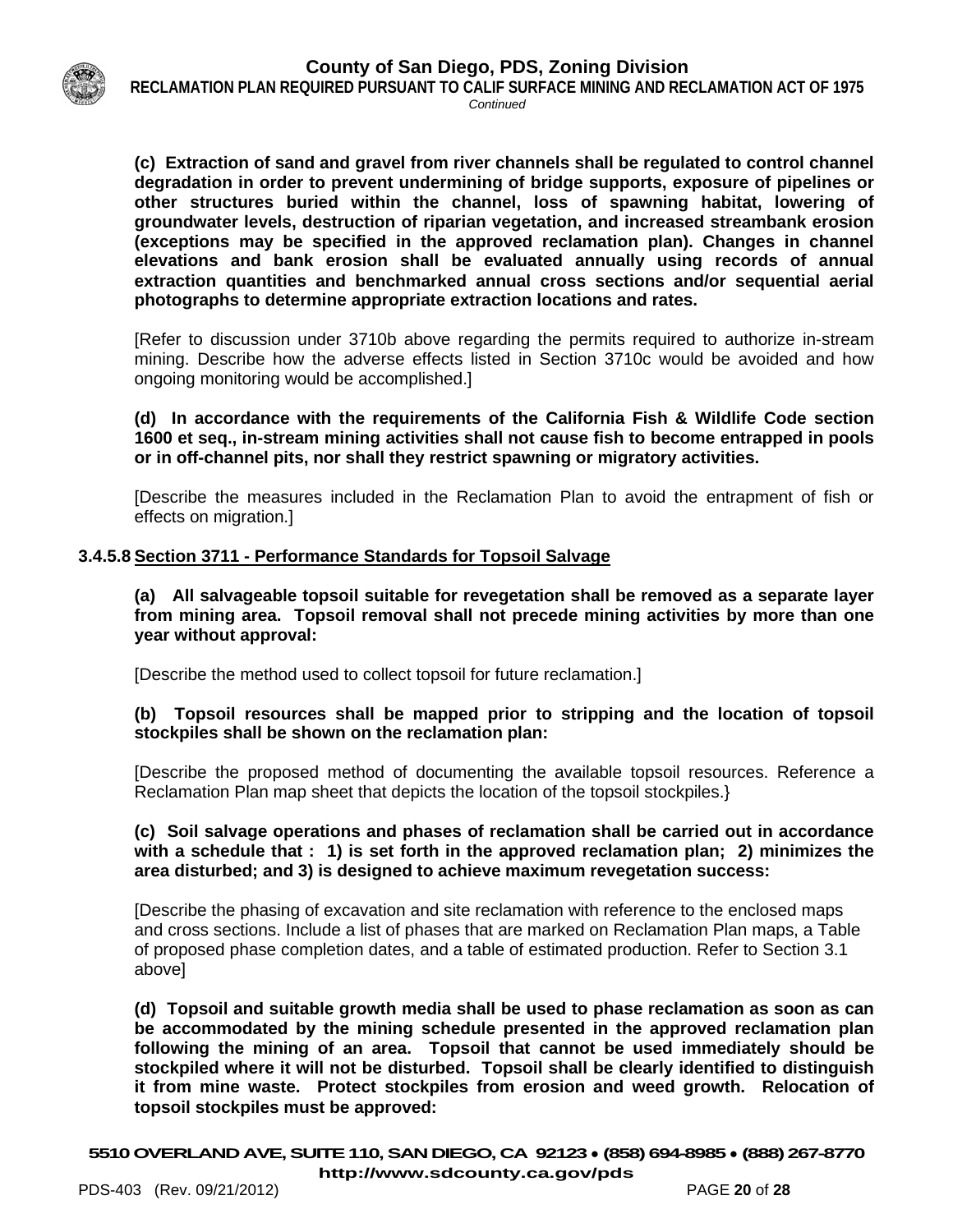

**RECLAMATION PLAN REQUIRED PURSUANT TO CALIF SURFACE MINING AND RECLAMATION ACT OF 1975**

*Continued*

[Describe the methods used to protect the topsoil stockpiles.]

#### *Example language:*

*The encountered topsoil will be stockpiled near areas to be reclaimed and left undisturbed until its use is required. The stockpile will be seeded with native erosion control seed mix to prevent erosion. No mine waste will be placed on or adjacent to the topsoil stockpiles.*

#### **(e) Topsoil and growth media shall be redistributed in a manner that results in a stable, uniform thickness consistent with the approved end use, site configuration and drainage:**

[Refer to the Re-vegetation Plan included in the Reclamation Plan.]

#### **3.4.5.9 Section 3712 - Performance Standards for Tailing and Mine Waste Management**

**State Water Resources Control Board mine waste disposal regulations in Article 7 of Chapter 15 of title 23, California Code of Regulations, shall govern mine waste and tailings and mine waste disposal units shall be reclaimed in conformance with this article:** 

[Describe the final placement of mining waste and reference the relevant Reclamation Plan map sheets.]

#### **3.4.5.10 Section 22470: SWRCB - Applicability**

#### **This article applies to all discharges of mining waste.**

[Describe the applicability of these regulations to the proposed disposal of mining waste or describe why the project is exempt from these regulations. Section 22470 lists the eligible exemptions.]

#### **3.4.5.11 Section 22480: SWRCB - Groups of Mining Waste**

**(a) Definition:** 

**Mining waste is waste from the mining and processing of ores and mineral commodities. Mining waste includes:**

- **1. overburden:**
- **2. Natural geologic material which have been removed or relocated but have not been processed (waste rock): and**
- **3. the solid residues, sludges, and liquids from the processing of ores and mineral commodities.**

# **(b, c) Waste Group Classification:**

[Classify the mining waste in accordance with the criteria listed in 27 CCR 480.]

# **(d) Treatment:**

[Describe any proposed treatment of the mining waste that would occur as part of disposal.]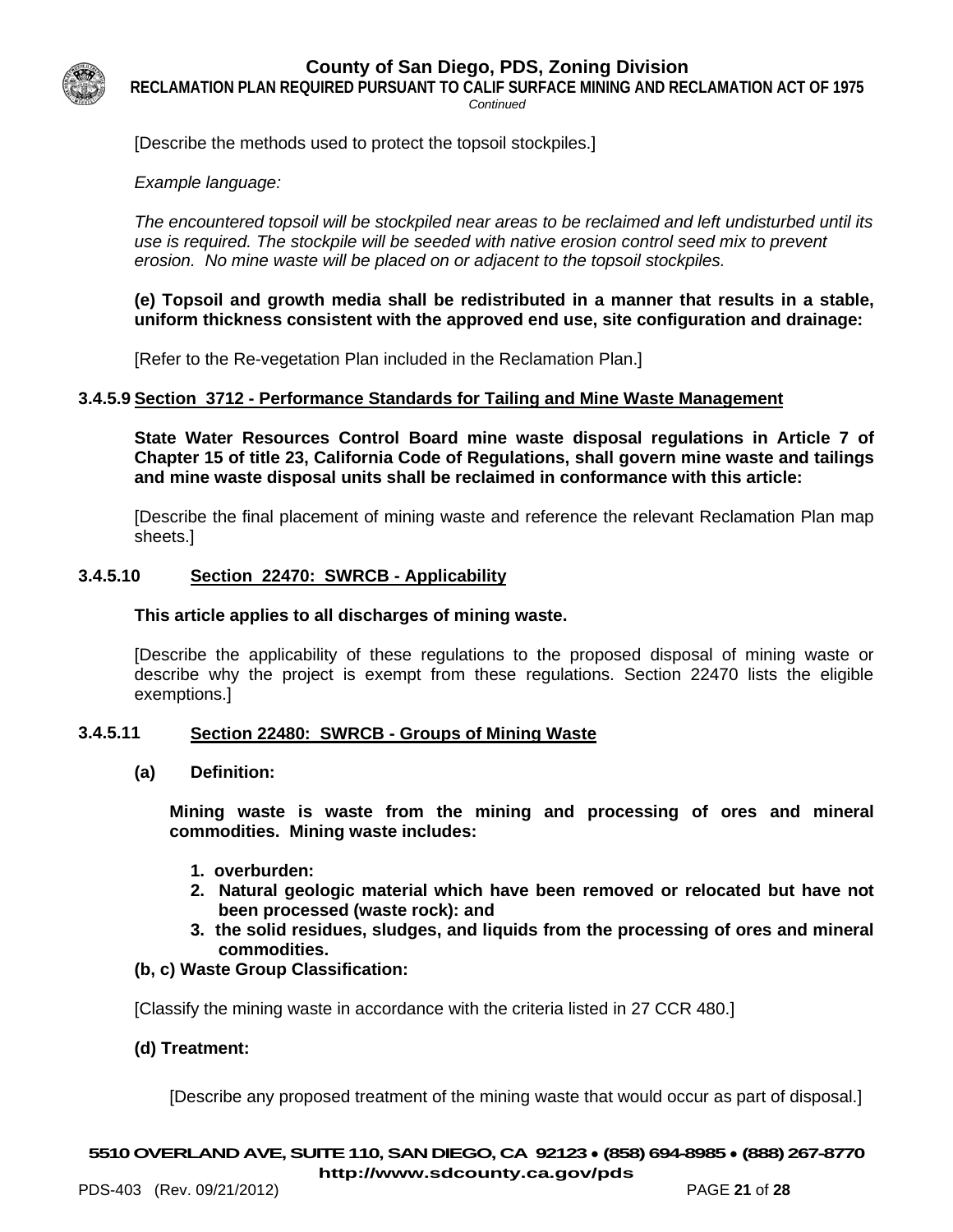**RECLAMATION PLAN REQUIRED PURSUANT TO CALIF SURFACE MINING AND RECLAMATION ACT OF 1975**

*Continued*

# **3.4.5.12 Section 22490: SWRCB - Mining Unit Siting and Construction Standards**

# **(a) Proximity to Faults - New Mining Units**

#### **1. Holocene Faults:**

[Describe any active or potentially active faults in the vicinity of the proposed waste fills. Such fills shall not be located on a Holocene fault.]

# **2. Areas of Rapid Geologic Change:**

[Describe any areas, such as landslides, that are subject to rapid geologic change. Waste fills shall be located outside such areas.]

#### **(b) Flooding - All mining units shall be protected from flooding as shown on Table 1.2 of the Section 22490 SWQCB regulations.**

[Describe the measures that would be implemented to meet the standards included in these regulations.]

#### **(c) Construction and Discharge standards.**

[Describe the measures that would be implemented to meet the standards included in these regulations.]

#### **(d) Registered Professionals.**

*Example language:* 

*Containment structures shall be designed by a registered civil engineer. Construction shall be supervised and certified by a registered civil engineer or certified engineering geologist.* 

#### **(e) General Containment Structure Criteria.**

[Describe the measures that would be implemented to meet the standards included in these regulations.]

#### **(f) Liners**

[Describe the measures that would be implemented to meet the standards included in these regulations.]

#### **(g) Leachate Collection and Removal Systems.**

[Describe the measures that would be implemented to meet the standards included in these regulations.]

#### **(h, i) Precipitation and Drainage Controls; Design Storm:**

[Describe the measures that would be implemented to meet the standards included in these regulations.]

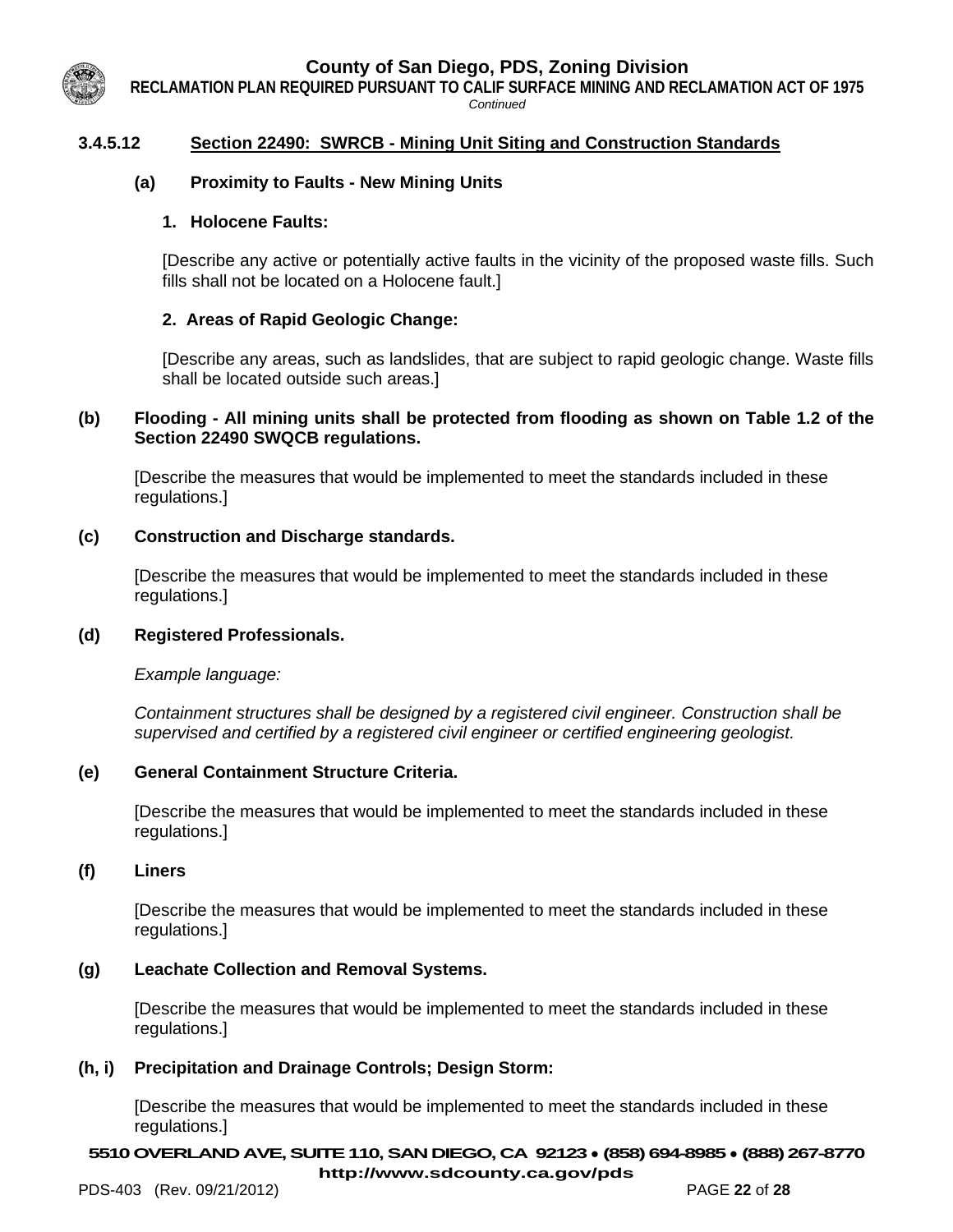**RECLAMATION PLAN REQUIRED PURSUANT TO CALIF SURFACE MINING AND RECLAMATION ACT OF 1975**

#### *Continued*

# **3.4.5.13 Section 22510 - Closure and Post-Closure Maintenance of Mining Units**

#### **(a) Closure Performance Standard:**

[Describe the measures that would be implemented to meet the standards included in these regulations.]

*Example language:*

*The reclamation plan includes the incorporation of permanent sediment control measures including grading, installation of check dams on the mine floor, drainage and limited revegetation of the proposed mine site. The reclaimed land would also meet applicable State and County standards for stability. These measures would avoid substantial erosion of the final reclaimed slopes and preclude the potential for substantial sedimentation of nearby streams.*

#### **(b) Plan:**

*Example language:*

*Upon approval, this Reclamation Plan would fulfill the requirements of this section.*

#### **(c) Reclamation:**

[Describe the measures that are proposed as Waste Discharge Requirements (WDRs) issued by the RWQCB.]

#### **(d) Oversight and Monuments**:

[Describe the measures that would be implemented to meet the standards, including closure supervision and monuments, listed in Section 20950b&d of the SWRCB regulations.]

#### **(e) Inactive Units:**

**Containment structures at inactive Mining Units shall be subject to the same standards as apply to an active Mining Unit.** 

[This requirement should be acknowledged.] **(f, g) Financial Assurance:**

*Example language:*

*The operator's financial assurance to be established under SMARA for this reclamation plan will be adequate to comply with any and all closure and post-closure maintenance requirements as verified by County and State Office of Mine Reclamation staff.* 

*A current reclamation bond, in the amount of \_\_\_\_\_\_\_\_ is already in place.*

#### **(h) Ending Post-Closure:**

*Example language:*

**5510OVERLAND AVE, SUITE 110, SAN DIEGO, CA 92123** ● **(858) 694-8985** ● **(888) 267-8770 <http://www.sdcounty.ca.gov/pds>**

PDS-403 (Rev. 09/21/2012) PAGE **23** of **28**

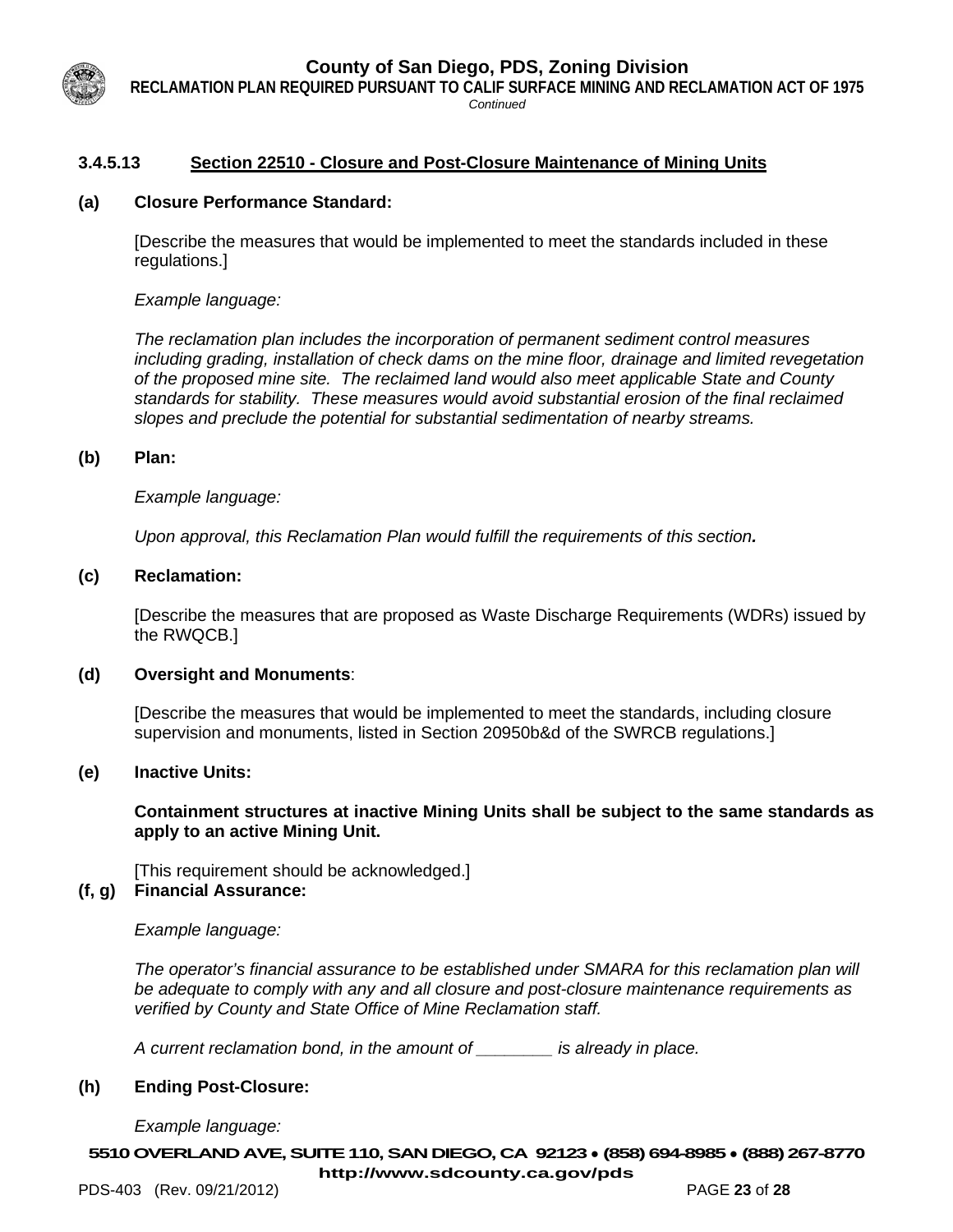

**RECLAMATION PLAN REQUIRED PURSUANT TO CALIF SURFACE MINING AND RECLAMATION ACT OF 1975**

*Continued*

*Post closure monitoring will be ended upon achievement of the revegetation success criteria and release of the reclamation bond.*

#### **(i) Vegetation:**

*Example language:*

*Revegetation of the proposed project site will not impair the integrity of any of the containment features provided for site reclamation. No irrigation of vegetation is proposed.*

- **(j) Waste Pile Closure Standards.**
- **(k) Surface Impoundment Closure Standards.**
- **(l) Tailings Pond Closure Standards.**

[Describe the measures that would be implemented to meet the standards included in these regulations.]

**(m) Erosion and Sedimentation Protection:** 

*Example language:*

*The erosion, sedimentation control and revegetation features of the proposed reclamation plan are designed to minimize erosion and the threat of water quality degradation from sedimentation.*

# **3.4.5.14 Section 3713 - Performance Standards for Closure of Surface Openings**

**(a) Except those used solely for blasting or those that will be mined through within one year, all drill holes, water holes, water wells, and monitoring wells shall be completed or abandoned in accordance with each of the following: (1) Water Code sections 13700, et seq. and 13800, et seq.; (2) the applicable local ordinance adopted pursuant to Water Code section 13803; (3) the applicable Department of Water Resources report issued pursuant of Water Code section 13800; and (4) Subdivisions (1) and (2) or section 2511(g) of Chapter 15 of Title 23 regarding discharge of waste to land:**

[Describe the measures that would be implemented to meet the standards included in these regulations.]

**(b) Prior to closure, all portals, shafts, tunnels, or other surface openings to underground workings shall be gated or otherwise protected from public entry to protect the public and wildlife:**

[Describe the measures that would be implemented to meet the standards included in these regulations.]

*Example language:*

*No underground workings exist nor are they planned at the proposed project site. The main access road to the project site will remain protected with a locked gate.*

# **3.5 CLEAN WATER ACT (1972) APPLICABILITY**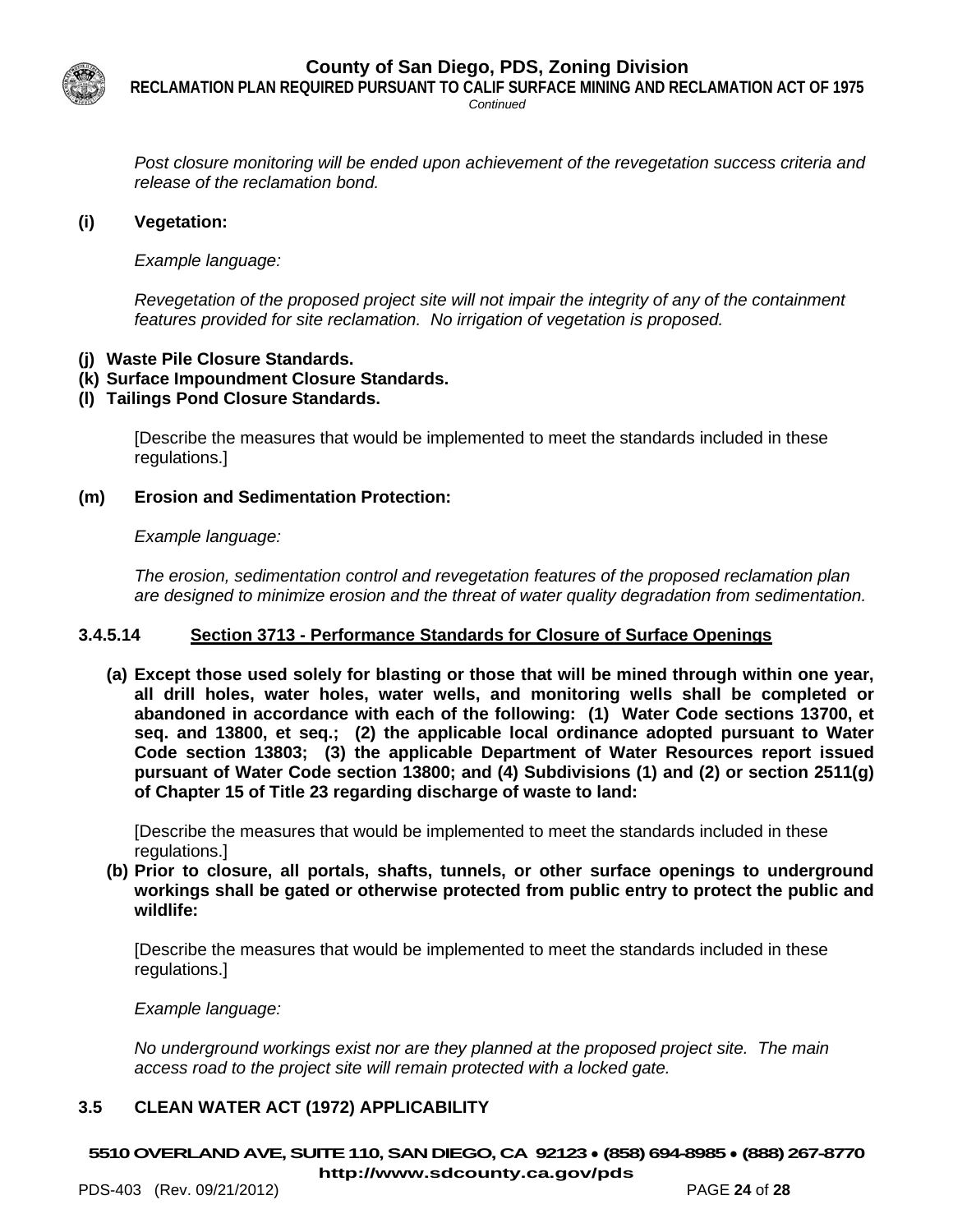

**RECLAMATION PLAN REQUIRED PURSUANT TO CALIF SURFACE MINING AND RECLAMATION ACT OF 1975** *Continued*

**The Federal Water Pollution Control Act as amended by the Clean Water Act of 1977 (hereafter Act, 33 U.S.C 1251 et. seq.) established national goals for controlling and reducing pollution in the nation's waters. Two of these goals specifically pertain to the reclamation plan for the proposed project.** 

*"It is the national goal that wherever attainable, an interim goal of water quality which provides for the protection and propagation of fish, shellfish, and wildlife and provides for recreation in and on the water be achieved by July 1, 1983"* **(33 U.S.C. 1251).**

*"It is the national policy that programs for the control of nonpoint sources of pollution be developed and implemented in an expeditious manner so as to enable the goals of this Act to be met through the control of both point and nonpoint sources of pollution"* **(33 U.S.C. 1251 (a)(7)).**

**Regulations promulgated in various sections of the Act (Section 402 and Section 404) serve to cover discharges into waters of the United States, and to monitor the conditions of the nation's waters.** 

**3.5.1 Section 402 (40 CFR Part 122) of the Act provides for the National Pollutant Discharge Elimination System (NPDES) regulatory permit program. Under this permitting program, the U.S. Environmental Protection Agency regulates stormwater discharges for point and nonpoint sources of pollution; including stormwater discharges that violate water quality standards or that significantly contribute pollutants to U.S. waters. Under the NPDES program, any person responsible for the discharge of a pollutant or pollutants into any waters of the U.S. from any point source must apply for and obtain a permit. The authority to issue NPDES permits may be delegated to the States by the U.S. EPA, as is the case in California.** 

**Section 402 defines pollution as "…man-made or man-induced alteration of chemical, physical, biological, and radiological integrity of water" (Clean Water Act 1987). Statutory examples of point sources of pollution include runoff and drainage water form active mines. Diffuse or nonpoint sources of pollution include sources that are diffuse in nature and which are not discharged from a few localized points. Statutory nonpoint sources of pollution include land-disturbing activities. Principal pollutants of concern include chemical inputs, gaseous emissions, heavy metals, acid rain, and sediment.**

[Describe the compliance of the project with applicable regulations.]

*Example language:*

*ABC Rock Quarry currently operates under an NPDES Industrial Activities general storm water discharge permit WDID No. 3 400012692*

**3.5.2 Waters of the U.S. are defined at 33 CFR Part 328. Although this section of the Code of Federal Regulations defines the term "waters of the U.S." as it applies to the jurisdictional limits of the authority of the Corps of Engineers under Section 404 of the Act, these definitions are applicable to regulations promulgated under Section 402. The term "waters of the U.S." includes:**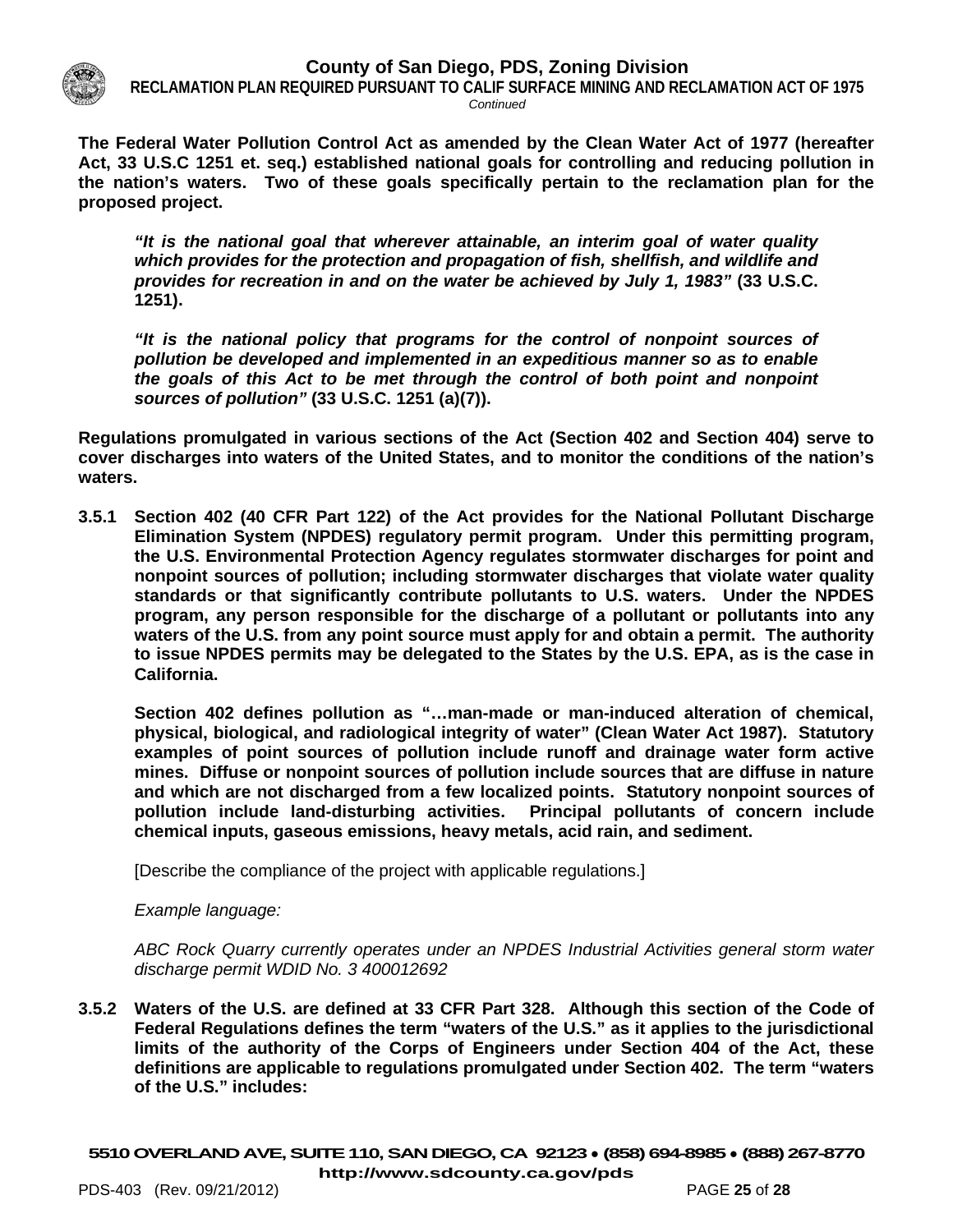

**RECLAMATION PLAN REQUIRED PURSUANT TO CALIF SURFACE MINING AND RECLAMATION ACT OF 1975** *Continued*

- **a. All waters which are currently used, or were used in the past, or may be susceptible to use in interstate commerce, including all waters that are subject to the ebb and flow of the tide.**
- **b. All interstate waters including interstate wetlands.**
- **c. All other waters such as intrastate lakes, rivers, streams (including intermittent streams), mudflats, sandflats, wetlands, sloughs, prairie potholes, wet meadows, playa lakes, or natural ponds, the use, degradation or destruction of which could affect interstate or foreign commerce including any such waters:**

**i. which are or could be used by interstate or foreign travelers for recreational or other purposes; or**

**ii. from which fish or shellfish are or could be taken and sold in interstate or foreign commerce;**

**iii. which are used or could be used for industrial purpose by industries in interstate commerce.**

- **d. All impoundments of waters otherwise defined as waters of the U.S. under the definition.**
- **e. Tributaries of waters identified above.**
- **f. The territorial seas.**
- **g. Wetlands adjacent to waters.**

**Section 404 (33 CFR Part 320-330) enables the U.S. Army Corps of Engineers in the Department of the Army to issue permits for the discharge of dredged or fill material into waters of the U.S. at specific sites. The term "discharge of fill material" means the addition of fill material into waters of the U.S. The term "fill material" means any material used for the primary purpose of replacing an aquatic area with dry land or of changing the bottom elevation of a waterbody (33 CRF Part 323.2 (f)). The term does not include any pollutant discharged into the water primarily to dispose of waste as that activity is regulated under Section 402 of the Act (33 CFR Part 323.2 (e)).** 

[Describe the compliance of the project with applicable regulations.]

# *Example language:*

*The proposed project does not include any disturbance of jurisdictional waters. Previous consultation with the US Army Corps of Engineers and the California Department of Fish & Wildlife was conducted to design and implement the existing drainage and sediment control plan.* 

# **3.6 PORTER-COLOGNE WATER POLLUTION CONTROL ACT APPLICABILITY**

[Describe the compliance of the project with applicable regulations.]

# **PLATES (RECLAMATION PLAN MAP SHEETS)**

Listed below are the plates or map sheets required as part of a Reclamation Plan.

# 1. TITLE SHEET

[This sheet would include operator contact information, a vicinity map and index to the remaining reclamation plan maps and cross sections.]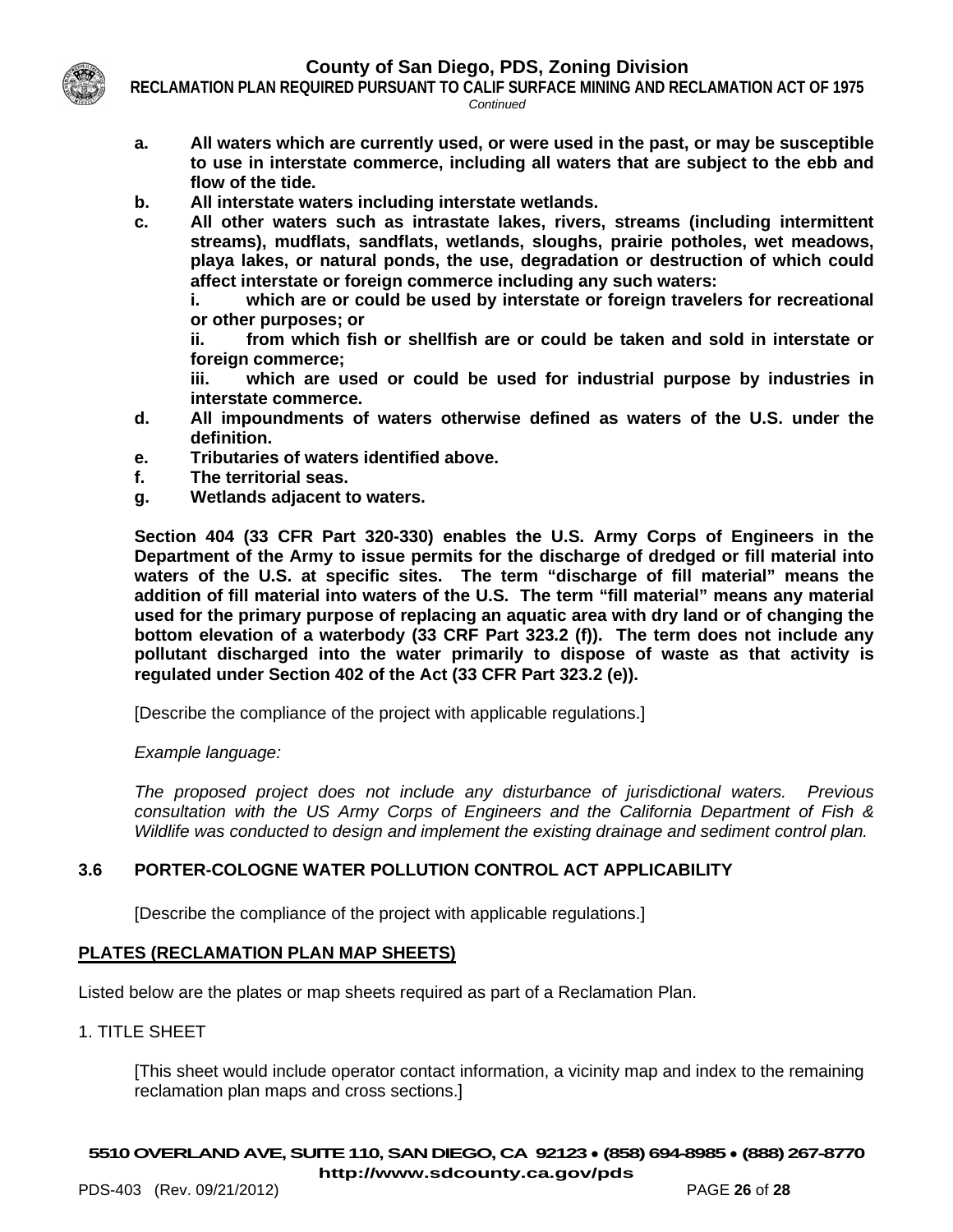

**RECLAMATION PLAN REQUIRED PURSUANT TO CALIF SURFACE MINING AND RECLAMATION ACT OF 1975**

*Continued*

# 2. EXISTING FACILITIES AND AREAS AFFECTED BY MINING

[In the case of a mine expansion, this sheet would depict the existing mining facilities and disturbed areas. The base map used would be the current topographic map of the site.]

#### 3. PHASED OPERATION PLAN(S)

[This map sheet(s) would constitute an engineered excavation or grading plan and depict the current topographic contours of the mining site and the proposed topography at the end of each proposed phase of mining. The volume and tonnage of material extracted would be listed on the sheet and be consistent with the figures included in Section 3.0 of the Reclamation Plan text.]

#### 4. PHASE I AND II CROSS SECTIONS

[These cross sections would describe the proposed topography of the mining site at the end of the first two phases of mining. Each cross section would show the original (pre-mining) ground surface and the surface to remain after completion of each phase. The surfaces depicted must be consistent with the topographic contours shown on the Phased Operation Plans listed as Item 3 above ]

#### 5. PHASE III AND IV CROSS SECTIONS

[For a project involving four phases, these cross sections would describe the proposed topography of the mining site at the end of the third and fourth phases of mining. Each cross section would show the original (pre-mining) ground surface and the surface to remain after completion of each phase. The surfaces depicted must be consistent with the topographic contours shown on the Phased Operation Plans listed as Item 3 above The Phase IV cross sections would be similar to the final cross sections but may not describe the final placement of fills.]

#### 6. FINAL RECLAMATION SITE PLAN

[This map sheet(s) would constitute an engineered excavation or grading plan and depict the configuration of the final reclaimed surface of the mining site. This map must include the following features:

- a. The proposed topographic contours of the site at the end of mining. These contours must describe the final placement of mining waste.
- b. The current (pre-mining) topographic contours.
- c. All final drainage features and facilities.
- d. The lines of all cross sections.
- e. A graphic bar scale and north arrow.
- f. The signature and stamp of the registered civil engineer responsible for preparation of the plans. The volume and tonnage of material extracted would be listed on the sheet and be consistent with the figures included in Section 3.0 of the Reclamation Plan text.]

# 7. FINAL CROSS SECTIONS AND NOTES

[These cross sections would describe the proposed final topography of the mining site at the end of mining. Each cross section would show the original (pre-mining) ground surface and the final